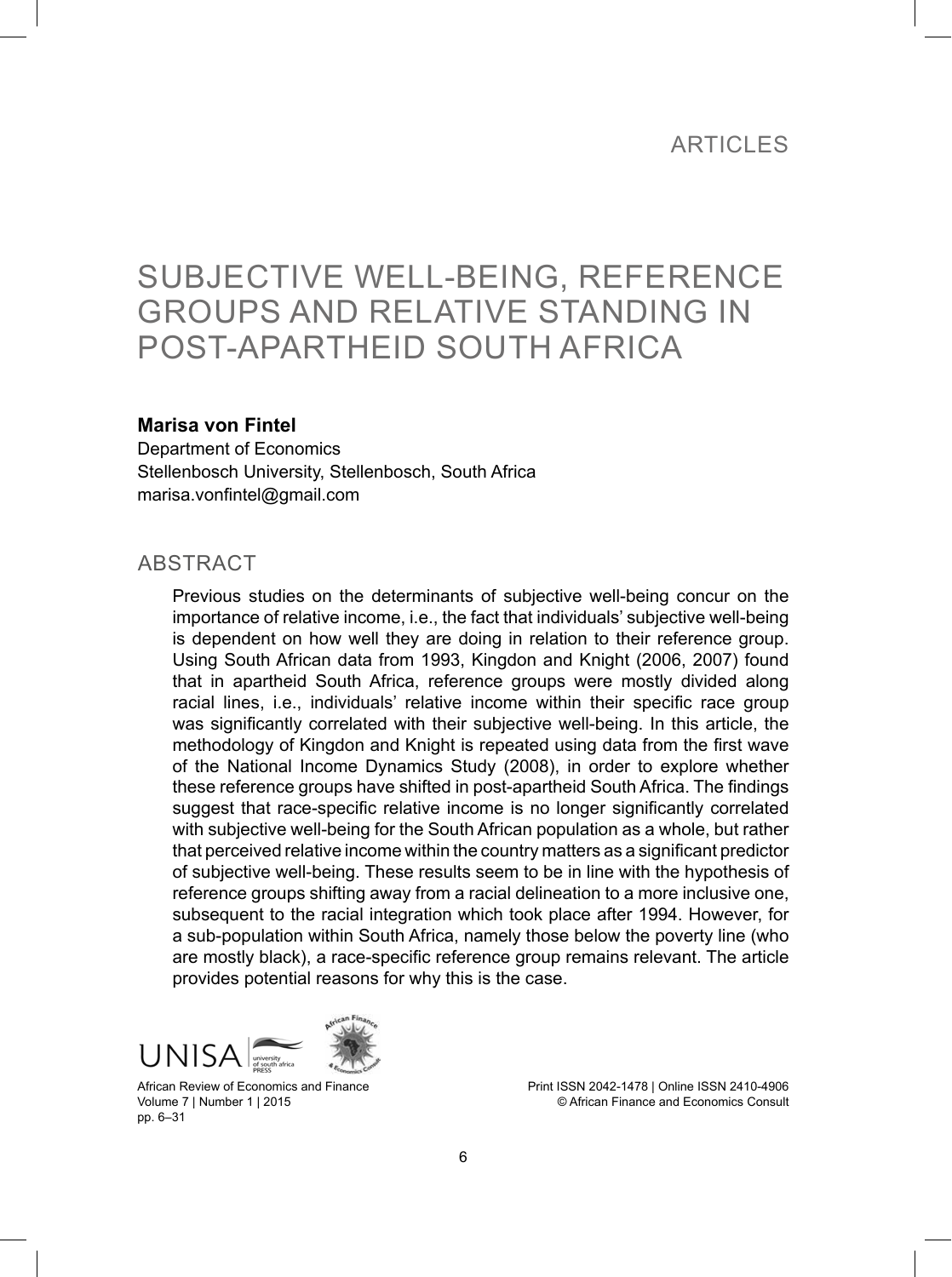**Keywords:** Happiness, poverty, reference groups, South Africa, subjective wellbeing

## INTRODUCTION

A large and growing economic literature on subjective well-being (SWB) or happiness,<sup>1</sup> as it is sometimes referred to, has evolved since the 1990s (Stutzer and Frey, 2010, p. 2). Although studies regarding subjective well-being in developed countries are numerous, corresponding literature on the topic in developing countries is only in its infancy.

Clark and Senik (2011, pp. 30–34) provide an overview of the literature on subjective well-being and its determinants in various countries in Latin America, Asia and Africa. Specifically, Clark and Senik (2011) focus on the question of relative measures of well-being (i.e., answers to the question 'how well am I doing in comparison to my reference group?') as significant predictors of subjective wellbeing. Although the results from the studies of emerging economies differ in their detail, the overall conclusion from the literature seems to be that relative well-being is an important contributor to the subjective well-being of individuals in developing countries.

Within the South African context, Kingdon and Knight (2006, 2007) explored the determinants of subjective well-being during 1993 – prior to the first democratic elections on 27 April 1994 and the subsequent new political dispensation. They found that in 1993, subjective well-being was greatly divided along racial lines – a fact that is unsurprising given the country's history of racial segregation.<sup>2</sup> Kingdon and Knight (2007) note that relative income enters individuals' utility functions positively for those within the same residential cluster ('close neighbours') and negatively for more far-off individuals ('more distant others'). In addition, Kingdon and Knight (2006, 2007) state that relative income (calculated as the relative standing within one's racial group) appears to affect the subjective well-being of individuals above the poverty line, while absolute income has a more important effect on the subjective well-being of individuals below the poverty line.

Since 1994, South Africa has been introduced back into the world economy and has experienced unprecedented economic growth and large-scale racial integration. However, with high and persistent levels of inequality and poverty (both of which have a lingering racial undertone) remaining part of the South African economic landscape (Leibbrandt *et al*., 2010, p. 13; Finn *et al*., 2012), a relevant question at this stage is whether the new political dispensation has caused any changes in the determinants of subjective well-being. In other words, do individuals still compare their income with others of the same race group? Also, if reference groups are no longer divided along racial lines, who is the relevant reference group?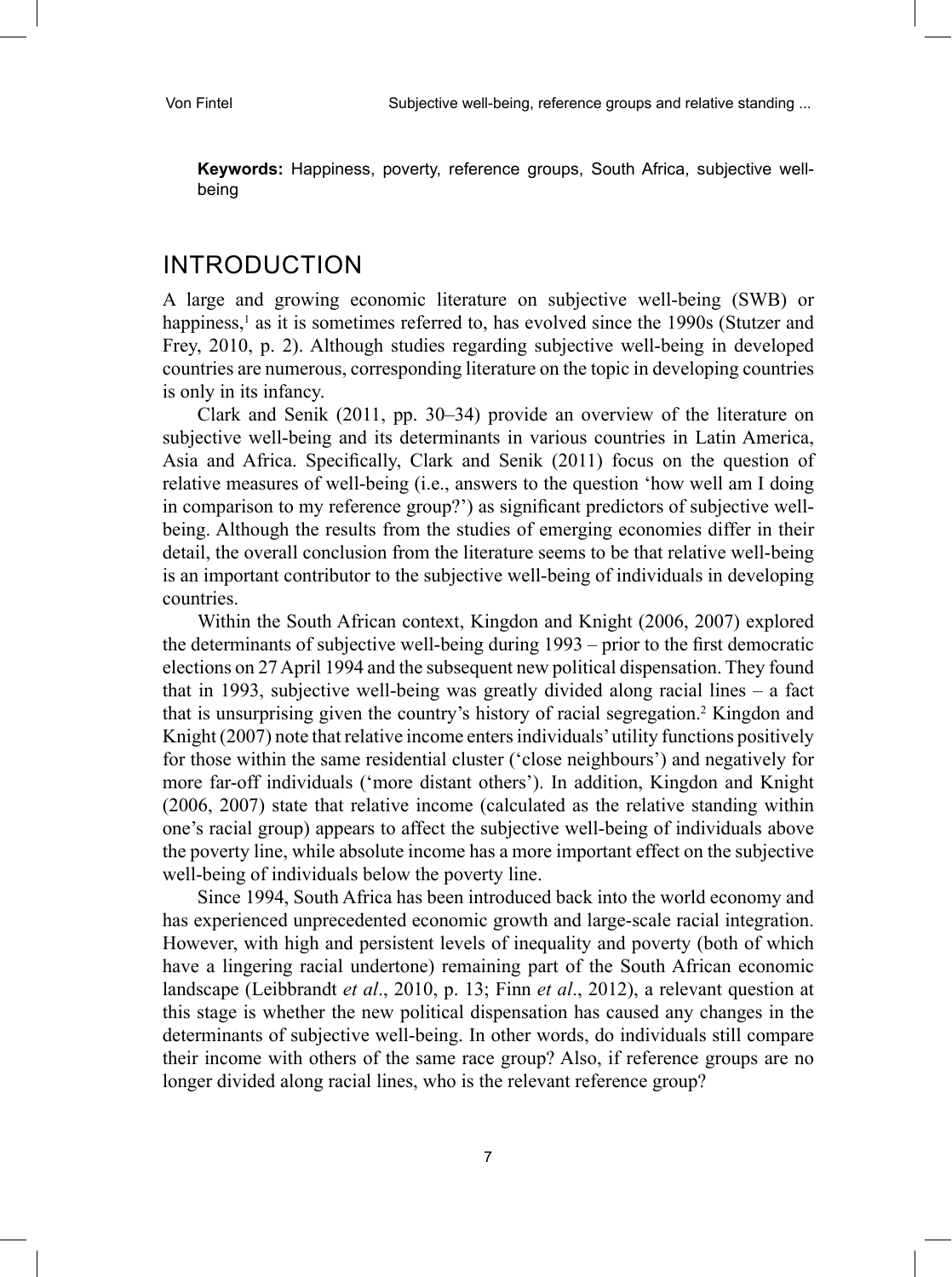The aim of this article is to attempt to answer these questions using data from the National Income Dynamics Study done in 2008, 14 years after the first democratic elections. In line with previous findings by Posel and Casale (2011), this article notes that relative standing has a significant effect on subjective well-being, more so than relative income by race group. In addition, this article reports evidence that households in closer proximity enter the individual's utility function positively, while more far-off individuals enter the utility function negatively. This is in line with the findings by Kingdon and Knight (2007).

Our results seem to indicate that at least some racial integration has taken place in the 14 years subsequent to the end of apartheid, with reference groups shifting from being solely based on race. However, some heterogeneity exists within the results. While there has been a move away from racially delineated reference groups for non-poor individuals, relative income within the race group remains a good approximation of the reference group referred to by poor black individuals.

# SUBJECTIVE WELL-BEING: THE LITERATURE

Given the large body of research on the determinants of subjective well-being, certain stylised facts have emerged throughout the years. In the first place, it has been found that richer individuals are on average more likely to report higher levels of subjective well-being. In addition, the causation has been shown to run from income to happiness (Frey and Stutzer, 2002, p. 411; Pischke, 2011). However, the positive relationship between absolute income and subjective well-being only explains a small proportion of the differences in happiness among people (Frey and Stutzer, 2002, p. 409).

In addition, this positive relationship is limited to cross-sectional rather than time-series data (Kingdon and Knight, 2006, p. 1201). This has led to the conclusion that increases in relative income have a much larger effect on subjective well-being than absolute income (Easterlin, 1995, p. 44; 2001, p. 468).

Other studies (e.g., Easterlin, 1995; Frey and Stutzer, 2002; Layard, 2006) have focused on the issue of adaptive expectations and the fact that individuals compare their lives with those of their reference groups. This has been used to explain why individuals in developed countries only experience an increase in subjective wellbeing up to a certain level of income.<sup>3</sup>

An independent (though related) body of research looking at the concept of social reference groups in a more structured way has also been developed by the Leyden school (including papers such as Van Praag *et al*. [1979], Kapteyn and Van Herwaarden [1980], Van Praag *et al*. [2000] and Van Praag [2010]). These authors have developed more structural ways of determining individuals' reference groups (i.e., the people to whom they compare themselves) and individuals' social reference spaces (i.e., what weight each individual within the reference group should receive to take into account that certain individuals are more influential than others).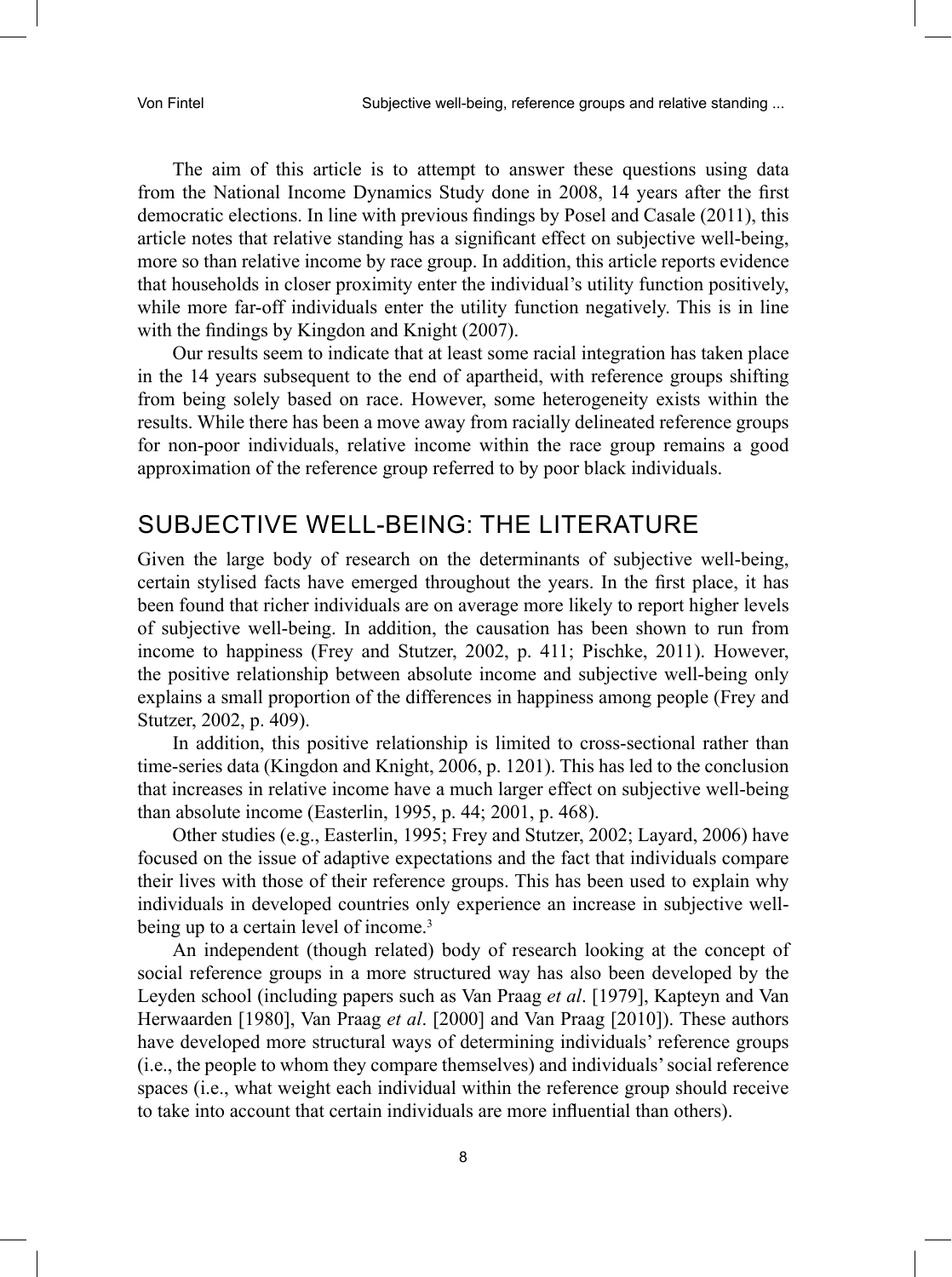The studies by the Leyden school are, however, focused on exploring reference groups within the European context. The literature on relative income and other correlates of subjective well-being in South Africa are discussed next.

#### Research on the determinants of subjective well-being in South Africa

Within the South African context, quite a few studies have considered the determinants of subjective well-being. Møller and Saris (2001, p. 110) examined the different domains affecting subjective well-being within each race group, and found that, while income is an important domain for the determination of subjective wellbeing for Africans and coloureds, whites and Asians are more influenced by other domains related to family and relationships. They also note that the determinants of subjective well-being are differentiated between the different provinces.

Bookwalter and Dalenberg (2004) came to a similar conclusion: they used the Southern African Labour and Development Research Unit (SALDRU) household survey, administered in 1993, to examine the determinants of happiness for individuals in and out of poverty. They found that individuals below the poverty line view housing and transportation as the most important determinants of happiness, while those above the poverty line view sanitation, water, energy, education and health as more important. These results have important policy implications.

The structure of happiness equations and the determinants of subjective wellbeing in South African data have been discussed in depth by Powdthavee (2003, 2005, 2006). In terms of the structure of happiness equations, Powdthavee (2003) finds correlates with subjective well-being that are similar to those found in developed countries. These include actual as well as relative income, household living conditions as well as individual-level characteristics, such as whether an individual is unemployed as well as the age and race of the individual. Within the South African context, whether the individual has been a victim of a crime is also significantly (negatively) correlated with reported subjective well-being (Powdthavee, 2005).

Kingdon and Knight (2006) also used the 1993 SALDRU household survey to examine the determinants of subjective well-being in South Africa prior to the end of apartheid, and found that, although absolute household income and subjective wellbeing are positively correlated, the effect of household income on the subjective well-being of the household is not very large. In addition, Kingdon and Knight (2006, p. 1219) note that absolute income seems to matter for individuals in households below the poverty line, while relative income matters for individuals in households above the poverty line. In their research, relative income is calculated using the household's race group as reference and generating race-specific income quintiles. Kingdon and Knight (2006, p. 1220) conclude that pre-1994, subjective well-being in South Africa was divided along racial lines.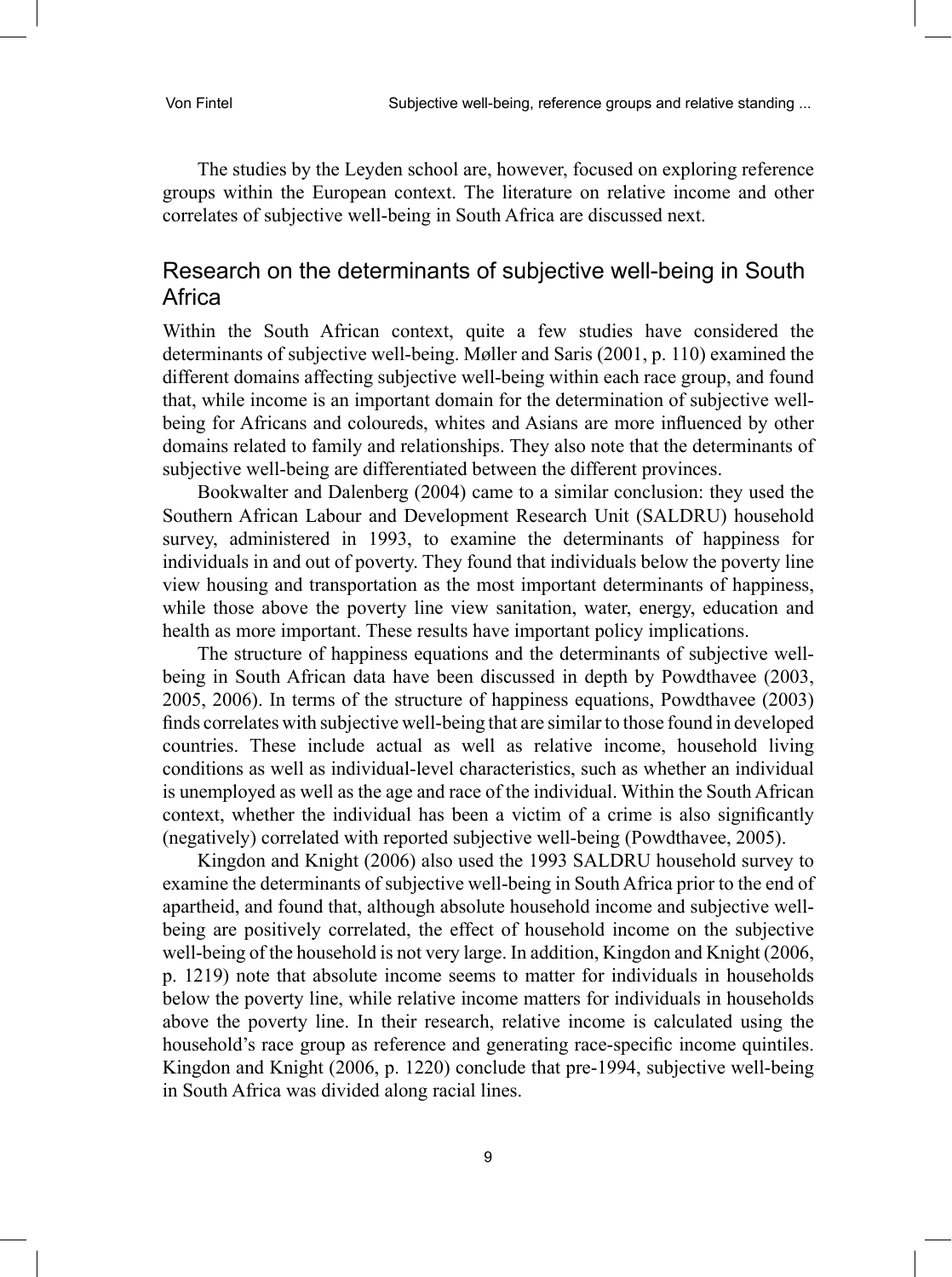More recent studies have focused on changes in South Africans' subjective well-being subsequent to the end of apartheid. In this regard, Møller (2007a, 2007b) provides a detailed overview of the perceptions and attitudes of South Africans ten years after the 1994 democratic elections. She argues that, within a transitional economy such as South Africa (in which political liberation was introduced before economic reform), a large portion of the population was granted political rights without the necessary economic opportunities. According to Møller, this explains the increase in self-reported well-being among Africans during the time of the 1994 elections, and the subsequent decrease as basic economic needs were not met – which may be interpreted as a reflection of the economic opportunities available to individuals. This decrease in hope and optimism (as evidenced by a decrease in subjective well-being) has also been ascribed to the increase in violent crime which affected thousands of South Africans during this post-apartheid period (Louw, 2007).

In terms of reference groups within the South African context, Kingdon and Knight (2007) explore the local determinants of subjective well-being in further detail and specifically focus on the issue of reference groups within South Africa as a divided society. They report, again looking at 1993 SALDRU data, that although relative education and relative employment levels matter for subjective well-being, relative income is still the most significant determinant of subjective well-being. Relative income to other households in the same neighbourhood cluster is positively associated with subjective well-being, while relative income to more far-off others (i.e., other households in the district) is negatively associated with subjective wellbeing (Kingdon and Knight, 2007, p. 77). Testing this hypothesis further, they come to the conclusion that the positive effect of others' income at the cluster level is altruistic  $-$  i.e., subjective well-being is raised if other households in the same neighbourhood are doing well, while subjective well-being is diminished if those households are not doing well. On the other hand, Kingdon and Knight (2007, p. 81) note a negative effect on subjective well-being for more distant households, i.e., within the same district.

Bookwalter and Dalenberg (2010) confirm the findings of Kingdon and Knight  $(2007)$ ,<sup>4</sup> reporting that poorer households are more likely to perceive wealthier households as having a positive (rather than a negative) impact on well-being. They expand the definition of the reference group tested by Kingdon and Knight (2007) by testing the significance of relative income in comparison to one's parents on subjective well-being. Bookwalter and Dalenberg (2010) note that relative income, compared with that of one's parents, has a large and significant impact on subjective well-being. In their study, those individuals who perceived their own household to be wealthier than that of their parents, were much more likely to report higher levels of subjective well-being.

Although significant advances have been made in increasing the level of racial integration within South Africa post-1994, Du Toit and Kotzè (2011) point out that post-apartheid affirmative action may have had the opposite effect, namely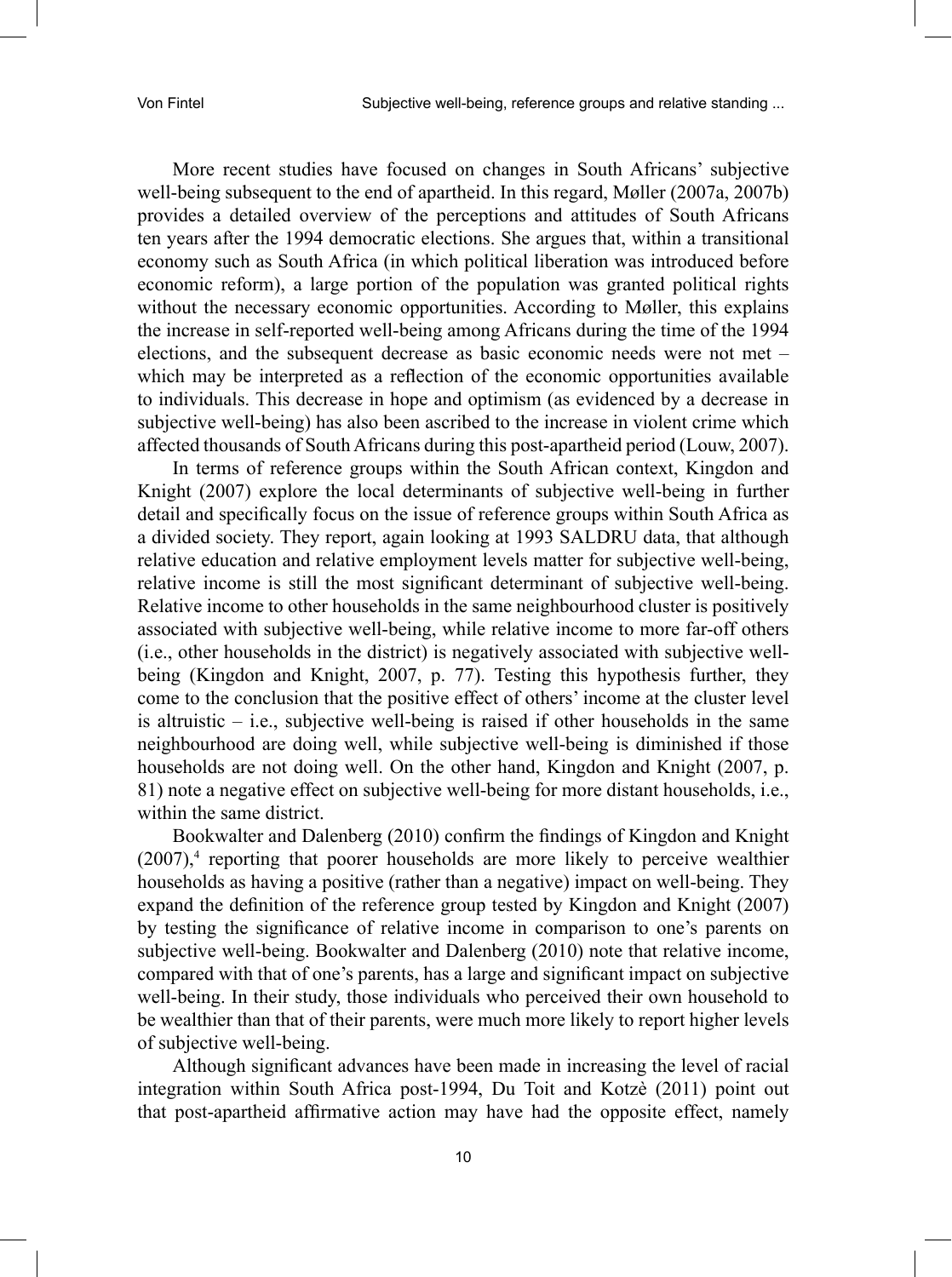entrenching the racial divide brought about by apartheid legislation.<sup>5</sup> Some evidence of this breakdown in society is found in the study by Posel and Hinks (2013), who examined levels of trust in South Africa. They note that South Africans have very low levels of reported trust compared with other countries, even when looking at trust among neighbours.

In a recent work, Wolhard Kaus (2013) approaches the question of reference groups in South Africa from a different angle, by examining the issue of conspicuous consumption within different local race groups. The hypothesis is that if conspicuous (visible) consumption is a form of status-seeking behaviour in line with Veblen's signalling model,<sup>6</sup> then the introduction of the relative standing of the individual, compared to the reference group in the model, should account for all differences in conspicuous spending between race groups. After finding large and significant differences in conspicuous consumption between white and black South Africans, Kaus (2013) set out to test whether these differences can be explained by the signalling model. He did this by introducing a proxy of reference group income, using the mean provincial income of each race group as a rough proxy of reference groups. Introducing this proxy diminishes all differences in conspicuous spending in Kaus' models. Indirectly, Kaus' assumption that reference groups in South Africa remain divided along racial lines is therefore confirmed by the results.

Du Toit and Kotzè (2011, p. 131), however, highlight the fact that recent data from the 2006 World Values Survey seem to signal increased racial tolerance and interpersonal trust. Indications of racial integration seem to be borne out by the results of Timothy Hinks' (2012) study on the impact of fractionalisation within the South African context. Hinks (2012, p. 262) notes that a higher level of ethnic and linguistic fractionalisation within the household cluster is positively correlated with subjective well-being, which seems to indicate that there has been an increase in racial tolerance. Hinks (2012, p. 261) even goes so far as to describe these results as being 'consistent with a nation that enjoys diversity'.

As indicated in the introduction, the question is therefore whether the new political dispensation has had any effect on the way South Africans view their lives. In other words, have subjective well-being and the reference groups against which individuals compare themselves changed since 1993? The remainder of this article is devoted to answering this question.

# THE DATA

The data used in this analysis are from the first wave of the National Income Dynamics Study (NIDS). The survey, completed during 2008, incorporates data from just over 7 000 households, containing approximately 28 000 household members as well as data on approximately 19 000 individuals aged 14 years and older.<sup>7</sup>

The NIDS questionnaire is unique in that it contains questions aimed at gauging respondents' subjective well-being, their optimism about the future and their relative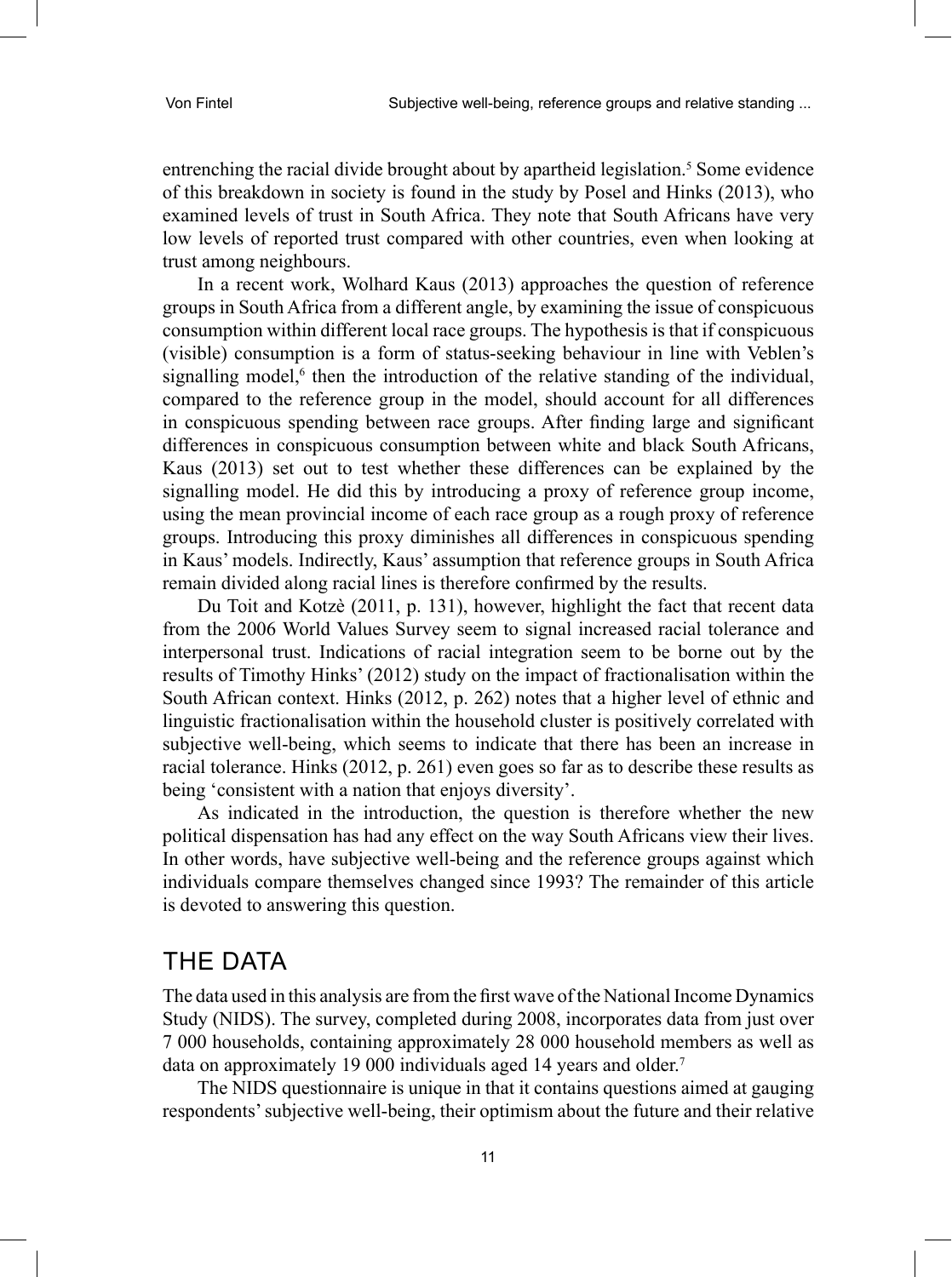income. The level of subjective well-being is recorded in the data through the inclusion of a variable measuring, on a scale from 1 to 10, the level of satisfaction with life experienced by each adult (with 1 signaling extreme dissatisfaction and 10 signaling extreme satisfaction). This differs from the SALDRU data discussed above, where the question was posed to ascertain the household's subjective wellbeing. The response rate for this question is relatively high (approximately 81 per cent of adults who completed a questionnaire provided a response to this question).8

Although the mean level of subjective well-being for the entire sample is approximately 5.5, marked differences in the subjective well-being between Africans and whites are observed in the data. While the mean subjective well-being for the African population in the sample is just above 5 (with a standard deviation of 2.5), the mean for the white sample is much higher at a subjective well-being level of almost 7 (with a standard deviation of 1.8). This is in line with the differences in mean per capita income which is observed between the two race groups: the average per capita household income for white individuals in the data was approximately R8 375, while the average per capita household income for black individuals was approximately R1 139 (both in 2010 Rand). In addition, the distribution of subjective well-being for the white sample is much more skewed, indicating the higher levels of subjective well-being are generally observed amongst white respondents. This is in line with previous findings by Posel and Casale (2011) and Hinks (2012), and suggests that the findings of Kingdon and Knight (2007) regarding the racial division of subjective well-being were still observable in 2008.

Following Kingdon and Knight (2006, p. 1208), Table 1 sets out the crosstabulation of the subjective well-being and actual income categories. In accordance with the methodology applied by Kingdon and Knight, the actual per capita household income is divided into ten categories, so that the percentage of the sample falling into each category corresponds to the proportion of the sample in each subjective wellbeing category. For example, since 8.3 per cent of the sample indicated a subjective well-being level of 1, the 8.3 per cent of the sample with the lowest absolute income is allocated to the first income category, and so on.

It is clear from the table that the incidence level between these two variables is low. Only in the  $7<sup>th</sup>$  and  $8<sup>th</sup>$  categories are the diagonal cell frequency highest among the cells in the row. This is similar to the result from Kingdon and Knight's (2006, p. 1208) analysis. However, conducting a Pearson's Chi-squared test for independence leads to the conclusion that the variables are not entirely independent, as the null hypothesis cannot be rejected.

In addition to data on subjective well-being, NIDS also contains data on each adult's hopefulness about the future (measured on a scale from 1 to 4). This variable is included in the subjective well-being function in an attempt to control for the existence of a set-point of subjective well-being. In other words, the inclusion of a measure of each individual's optimism about the future attempts to control for the unobserved characteristics which make some individuals more prone to higher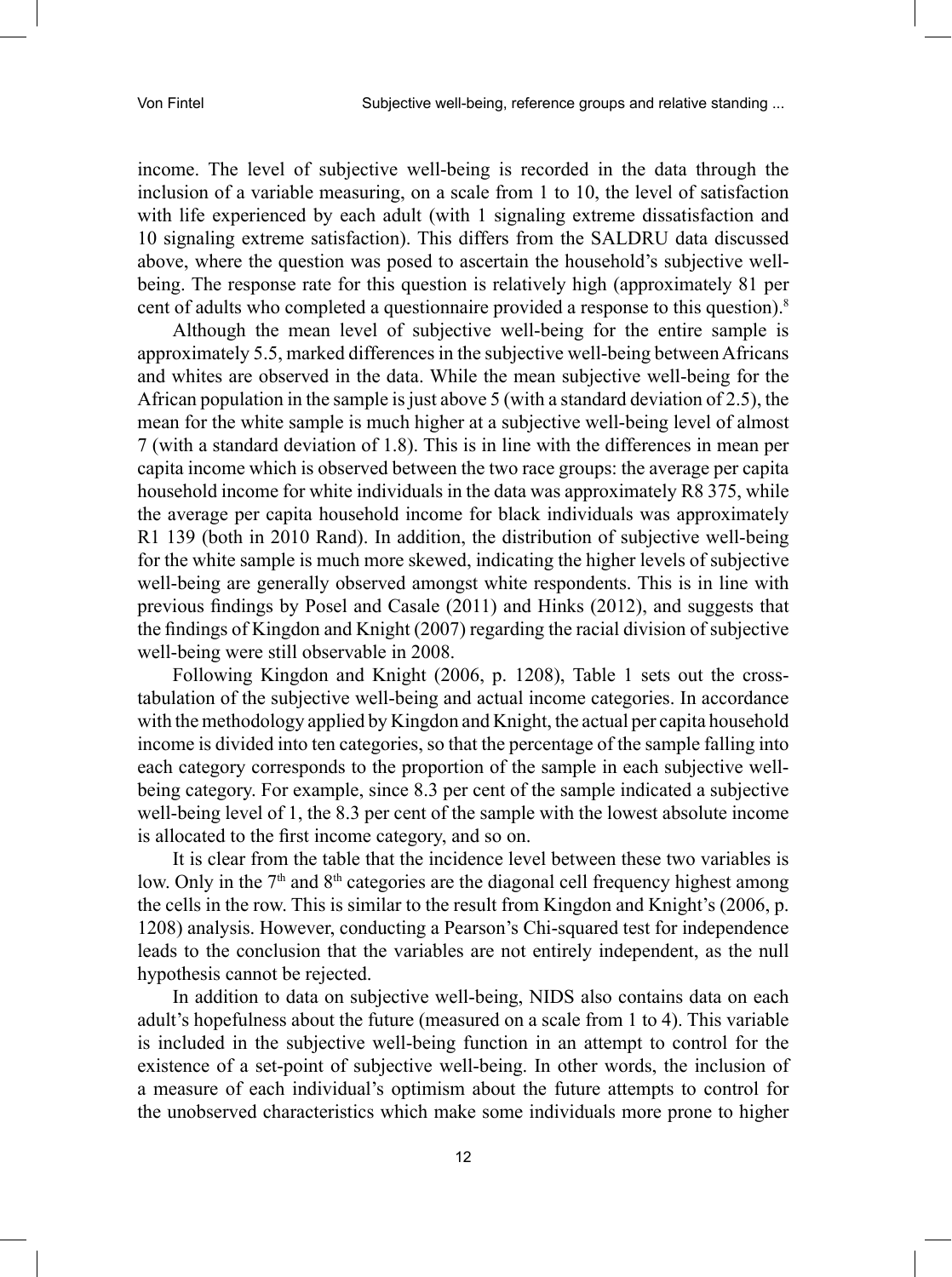levels of subjective well-being than others, irrespective of observable differences in characteristics and circumstances.

As for relative income, the dataset includes various questions regarding an individual's subjective position on income distribution. More specifically, respondents were asked to indicate on a scale of 1 to 6 (with 1 being the lowest and 6 the highest) the household's perceived relative position in the national income distribution, compared to others at the time of the survey. Elsewhere in the survey questionnaire, respondents were asked to indicate, on a scale of 1 to 5 (with 1 being the highest and 5 the lowest) the household's perceived relative position in the income distribution within the village or suburb where the respondents reside.

| Income       | Subjective well-being category |                |       |       |       |       |       |       |       |       |              |
|--------------|--------------------------------|----------------|-------|-------|-------|-------|-------|-------|-------|-------|--------------|
| category     | $\blacktriangleleft$           | $\overline{2}$ | 3     | 4     | 5     | 6     | 7     | 8     | 9     | 10    | <b>Total</b> |
|              | 14.14                          | 14.95          | 12.70 | 10.31 | 6.90  | 7.39  | 4.09  | 2.88  | 4.84  | 11.28 |              |
| 1            | 1.18                           | 0.76           | 0.95  | 1.17  | 1.29  | 0.91  | 0.51  | 0.33  | 0.18  | 1.04  | 8.32         |
|              | 14.14                          | 10.29          | 7.23  | 6.49  | 3.81  | 2.78  | 4.31  | 2.75  | 0.36  | 2.71  |              |
| $\mathbf{2}$ | 1.19                           | 0.53           | 0.54  | 0.73  | 0.71  | 0.34  | 0.54  | 0.31  | 0.01  | 0.25  | 5.15         |
|              | 12.50                          | 11.49          | 9.34  | 9.52  | 6.52  | 7.59  | 6.51  | 3.95  | 3.75  | 5.81  |              |
| 3            | 1.05                           | 0.59           | 0.70  | 1.08  | 1.22  | 0.93  | 0.82  | 0.45  | 0.14  | 0.54  | 7.50         |
|              | 13.49                          | 16.54          | 17.75 | 15.08 | 11.12 | 9.49  | 8.29  | 6.43  | 8.63  | 10.66 |              |
| 4            | 1.13                           | 0.84           | 1.33  | 1.71  | 2.08  | 1.17  | 1.04  | 0.73  | 0.32  | 0.98  | 11.32        |
|              | 20.89                          | 18.95          | 22.20 | 22.31 | 20.56 | 17.57 | 14.86 | 11.27 | 16.76 | 21.84 |              |
| 5            | 1.75                           | 0.97           | 1.66  | 2.53  | 3.84  | 2.16  | 1.86  | 1.27  | 0.62  | 2.01  | 18.66        |
|              | 10.21                          | 12.18          | 12.78 | 13.96 | 14.52 | 10.99 | 11.89 | 10.41 | 6.81  | 13.73 |              |
| 6            | 0.85                           | 0.62           | 0.96  | 1.58  | 2.71  | 1.35  | 1.49  | 1.18  | 0.25  | 1.27  | 12.29        |
|              | 9.30                           | 9.54           | 11.13 | 12.55 | 15.21 | 14.61 | 15.44 | 11.11 | 14.42 | 7.50  |              |
| 7            | 0.78                           | 0.49           | 0.83  | 1.42  | 2.84  | 1.79  | 1.94  | 1.26  | 0.53  | 0.69  | 12.57        |
|              | 3.77                           | 4.43           | 4.54  | 5.40  | 10.13 | 16.51 | 14.82 | 21.38 | 13.75 | 11.91 |              |
| 8            | 0.32                           | 0.23           | 0.34  | 0.61  | 1.89  | 2.03  | 1.86  | 2.42  | 0.51  | 1.10  | 11.29        |
|              | 1.09                           | 0.67           | 0.92  | 2.00  | 4.93  | 4.28  | 5.32  | 5.87  | 4.51  | 3.30  |              |
| 9            | 0.09                           | 0.03           | 0.07  | 0.23  | 0.92  | 0.53  | 0.67  | 0.66  | 0.17  | 0.30  | 3.67         |
|              | 0.46                           | 0.96           | 1.41  | 2.39  | 6.31  | 8.79  | 14.46 | 23.93 | 26.16 | 11.26 |              |
| 10           | 0.04                           | 0.05           | 0.11  | 0.27  | 1.18  | 1.08  | 1.81  | 2.70  | 0.96  | 1.04  | 9.24         |
| <b>Total</b> | 100                            | 100            | 100   | 100   | 100   | 100   | 100   | 100   | 100   | 100   | 100          |

**Table 1:** Cross tabulation of subjective well-being category and absolute income category

*Notes: In each cell, the weighted row percentage and column percentage are provided. Chi-Squared= 4.0 (Significant at Pr=0.000)*

Information on individuals' perceived relative income has not been included in many South African datasets.<sup>9</sup> This is perhaps because of the potential endogeneity concerns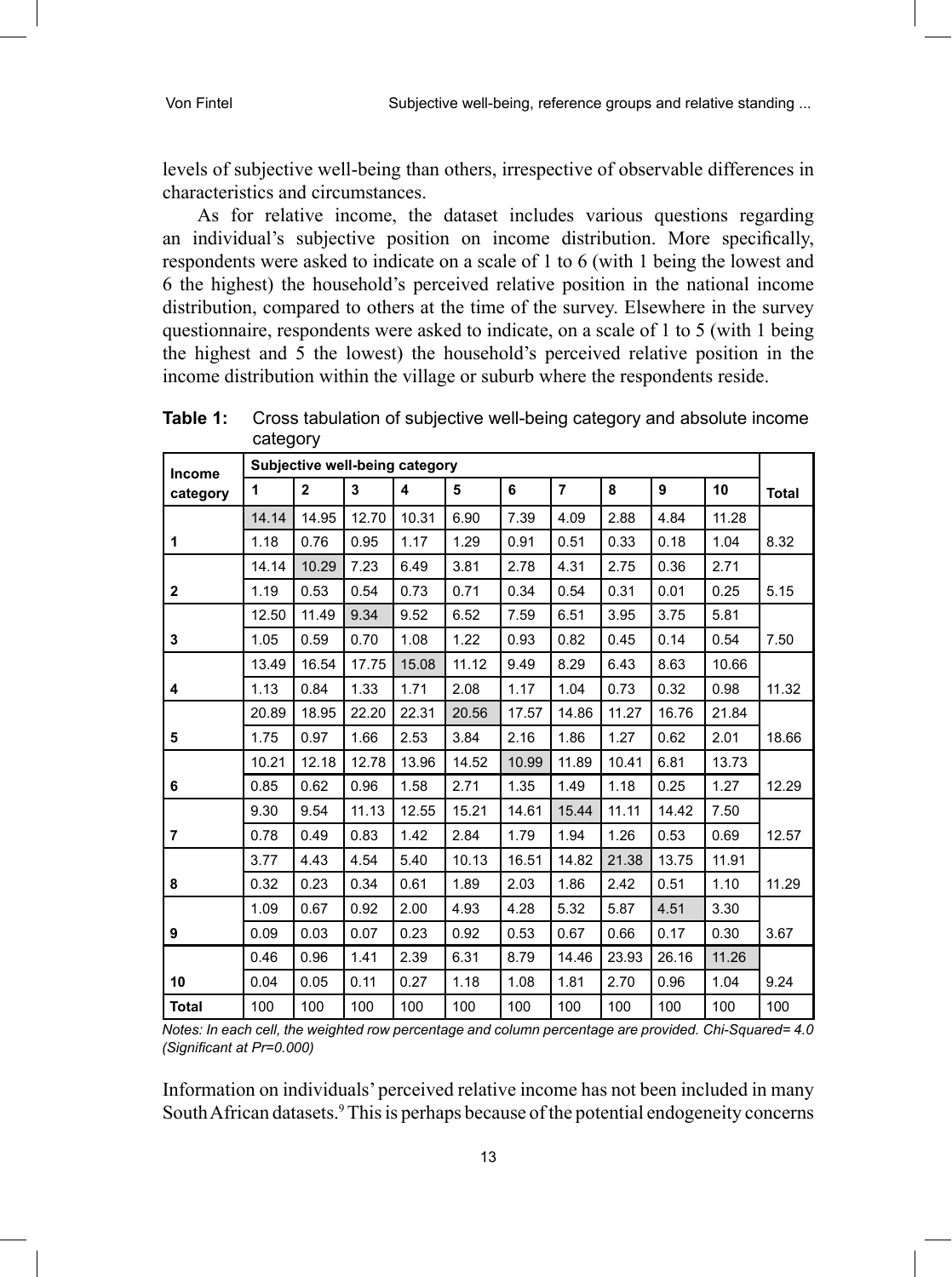which exist between subjective reports of well-being and self-reported income (individuals who are more likely to report lower levels of well-being are more likely to also report lower relative income). However, relative income has been shown to play an important role in estimating subjective well-being functions in South Africa. Recent findings by Posel and Casale (2011) explore the perceived relative income data in NIDS to illustrate how this has a much greater effect on subjective well-being than actual relative income. It is for this reason that the above-mentioned variables are included as controls. There are essentially five sets of variables included in the analysis.

- First, in order to make the results comparable with those of Kingdon and Knight (2007), a host of variables at the household level are included: household size, number of children younger than 16 in the household, number of household members of pensionable age, as well as province dummies. Other variables are primarily indicative of the household's socio-economic status (including the log of per capita monthly household income and an asset index).<sup>10</sup> The main specification includes a variable capturing whether a household member owns the dwelling within which the household resides. $11$
- Second, variables controlling for individual characteristics include age, employment status, years of education, marital status, gender, race, hopefulness about the future and self-assessed health status.12 Most of these variables have been found in the literature to be significantly correlated with the level of subjective well-being in South Africa (Powdthavee, 2003; Hinks and Gruen, 2007). It is important to include individual-level controls in the regression analysis, to control for the fact that the question regarding perceived well-being was asked to individuals in NIDS, not to the household as a whole (as was the case in the SALDRU survey).13
- Third, the analysis includes variables created to control for the actual relative standing of households in their residential cluster and district. These variables have been created in order to make the analysis comparable with that of Kingdon and Knight (2007), and focus on the unemployment rate, levels of education and income within the residential cluster and district. In addition, two variables capturing the racial fractionalisation within the neighbourhood (cluster) and larger area (district) within which the household is situated, are included. A Herfindahl index is constructed to capture the measure of racial fractionalisation, in line with Hinks (2012):

$$
H_j = 1 - \sum_{i}^{N} s_{ij}^2
$$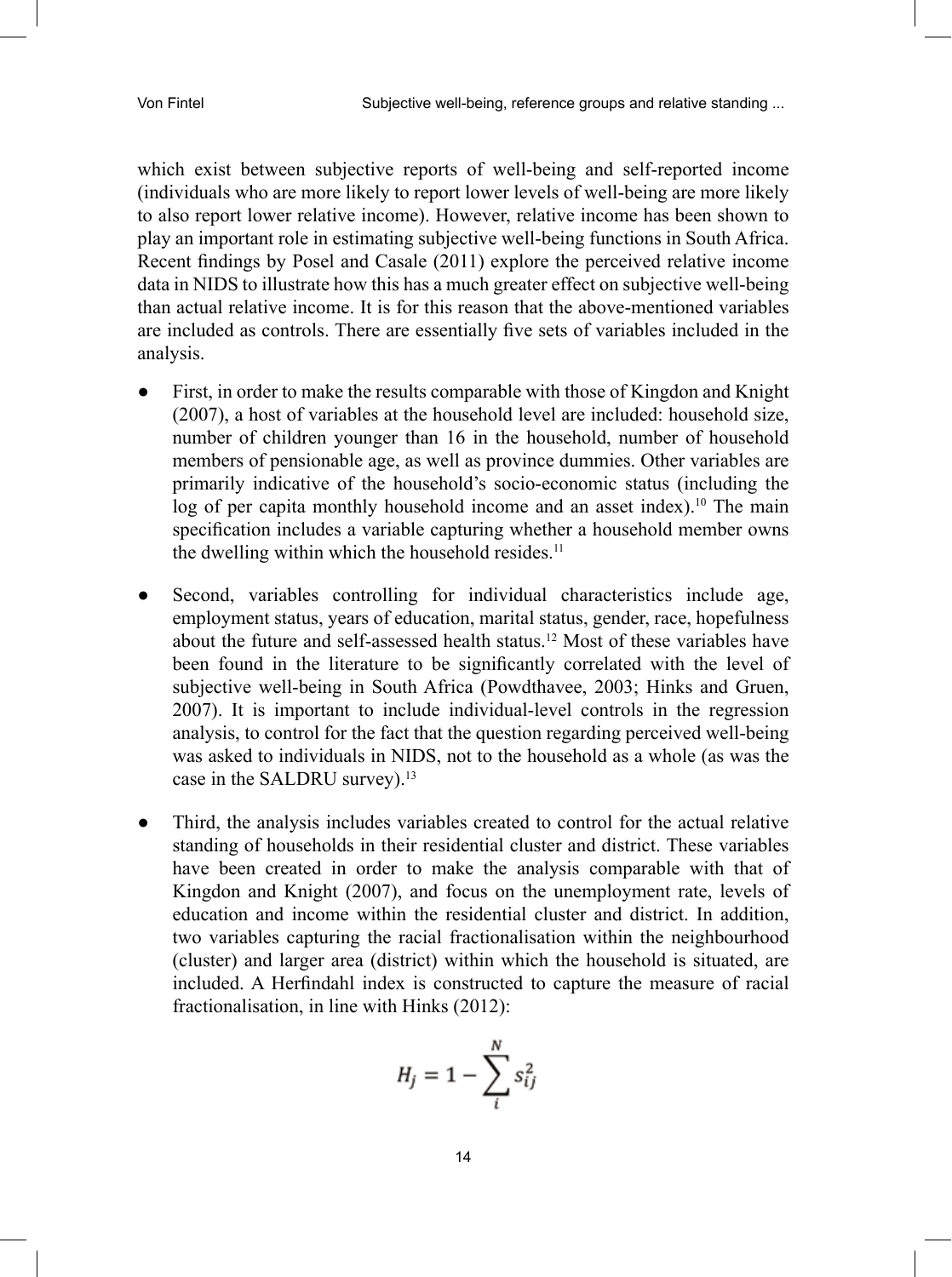- where is the total number of individuals (sum of) within the cluster or district. More racially fractionalised or heterogeneous clusters/districts would therefore have a higher Herfindahl index.
- The fourth set of variables captures the household's actual relative within-race position in the income distribution.
- The last set of variables includes the perceived relative standing of the household within the national and local (village/suburb) income distribution.

### THE ANALYSIS: A COMPARISON BETWEEN PRE-AND POST- 1994 SUBJECTIVE WELL-BEING IN SOUTH AFRICA

#### Methodology

In accordance with previous studies on subjective well-being, an ordered probit model is used to estimate the subjective well-being function. To maximise the comparability of the results, the model follows that of Kingdon and Knight (2007) closely for the first specification, i.e., only household-level covariates are included.<sup>14</sup> However, as set out above, since the NIDS questionnaire aimed the subjective well-being question at individuals (not the household), it is important to include individual-level variables.

The results from these two different specifications of the model are presented in Table 2. To simplify the interpretation of the results, both the coefficients and marginal effects for reporting the top category (subjective well-being level 10) are reported. The results in Table 2 are robust across the two model specifications. As far as the household-level coefficients are concerned, the mean household education level enters the subjective well-being function positively. As expected, the African dummy is negative and significant, reflecting the large difference in the level of subjective well-being reported between Africans and whites. In addition, viewing your neighbours as aggressive is negatively correlated with subjective well-being. Unsurprisingly, and in line with previous results, both the asset index and per capita household income are positively correlated with subjective well-being.

The measure of fractionalisation within the household's cluster is negatively correlated with subjective well-being, which is contrary to the findings of Hinks (2012), although his analysis focuses on ethno-linguistic fractionalisation, which is a slightly more nuanced concept than pure racial fractionalisation. Also, interestingly, the district-level measure of racial fractionalisation is not significantly correlated with subjective well-being, which seems to indicate the importance of immediate (rather than far-off) neighbours.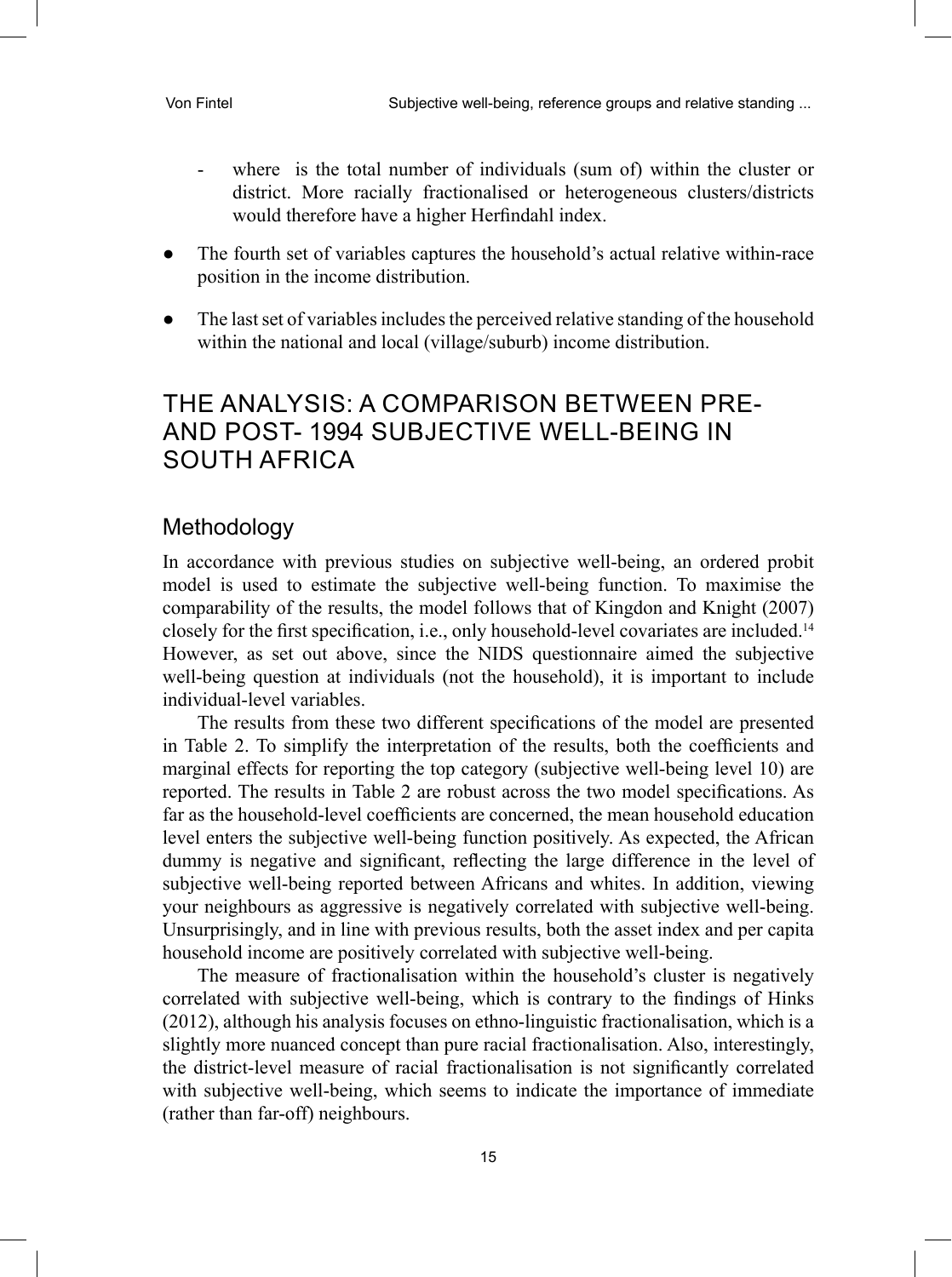As far as the individual-level variables are concerned, both age and education have a positive effect on reported life satisfaction, as expected. The variable controlling for an individual's inherent life satisfaction (hope for the future) does not have a significant effect on reported subjective well-being.

Married individuals are more likely to report the highest subjective wellbeing category than widowed individuals, but no significant difference is observed between single or divorced individuals and widowed individuals (corroborating the findings of Hinks and Gruen [2007] for data from Durban). Self-reported health status only appears to have a significant effect on reported subjective well-being at lower levels (rank 3–5); these individuals are less likely to report the highest subjective well-being category. There seems to be no significant difference in life satisfaction between males and females.

|                                             | <b>Specification 1</b> |                                            | <b>Specification 2</b> |                                            |  |
|---------------------------------------------|------------------------|--------------------------------------------|------------------------|--------------------------------------------|--|
|                                             | <b>Coefficient</b>     | <b>Marginal</b><br>effects<br>(outcome=10) | <b>Coefficient</b>     | <b>Marginal</b><br>effects<br>(outcome=10) |  |
| HH size                                     | 0.0028                 | 0.0004                                     | $-0.0049$              | $-0.0007$                                  |  |
| Number of children in<br>hh $($ < 16 years) | 0.0368                 | 0.0056                                     | 0.0349                 | 0.0053                                     |  |
| Number of<br>pensioners in hh               | $-0.0175$              | $-0.0027$                                  | $-0.0244$              | $-0.0037$                                  |  |
| Mean education in hh                        | $0.0270***$            | 0.0041                                     | $0.0176**$             | 0.0027                                     |  |
| Rural formal                                | 0.0420                 | 0.0061                                     | 0.0345                 | 0.0049                                     |  |
| Urban formal                                | 0.0884                 | 0.0133                                     | 0.1023                 | 0.0151                                     |  |
| Urban informal                              | 0.0022                 | 0.0003                                     | 0.023                  | 0.0032                                     |  |
| HH owns the dwelling                        | 0.0477                 | 0.0073                                     | 0.061                  | 0.0092                                     |  |
| African                                     | $-0.0784$              | $-0.012$                                   | $-0.1475*$             | $-0.0223$                                  |  |
| Coloured                                    | $0.1785*$              | 0.0274                                     | $0.1575*$              | 0.0238                                     |  |
| Indian                                      | 0.2001                 | 0.0307                                     | 0.1877                 | 0.0284                                     |  |
| Proportion of hh<br>members employed        | 0.0148                 | 0.0023                                     | 0.0687                 | 0.0104                                     |  |
| Theft in<br>neighbourhood -<br>common       | $-0.0411$              | $-0.0063$                                  | $-0.0295$              | $-0.0045$                                  |  |
| <b>Neighbours</b><br>aggressive - common    | $-0.0795$              | $-0.0122$                                  | $-0.0646$              | $-0.0098$                                  |  |
| Asset index                                 | $0.1593***$            | 0.0245                                     | $0.1503***$            | 0.0227                                     |  |

**Table 2:** Ordered probit models of subjective well-being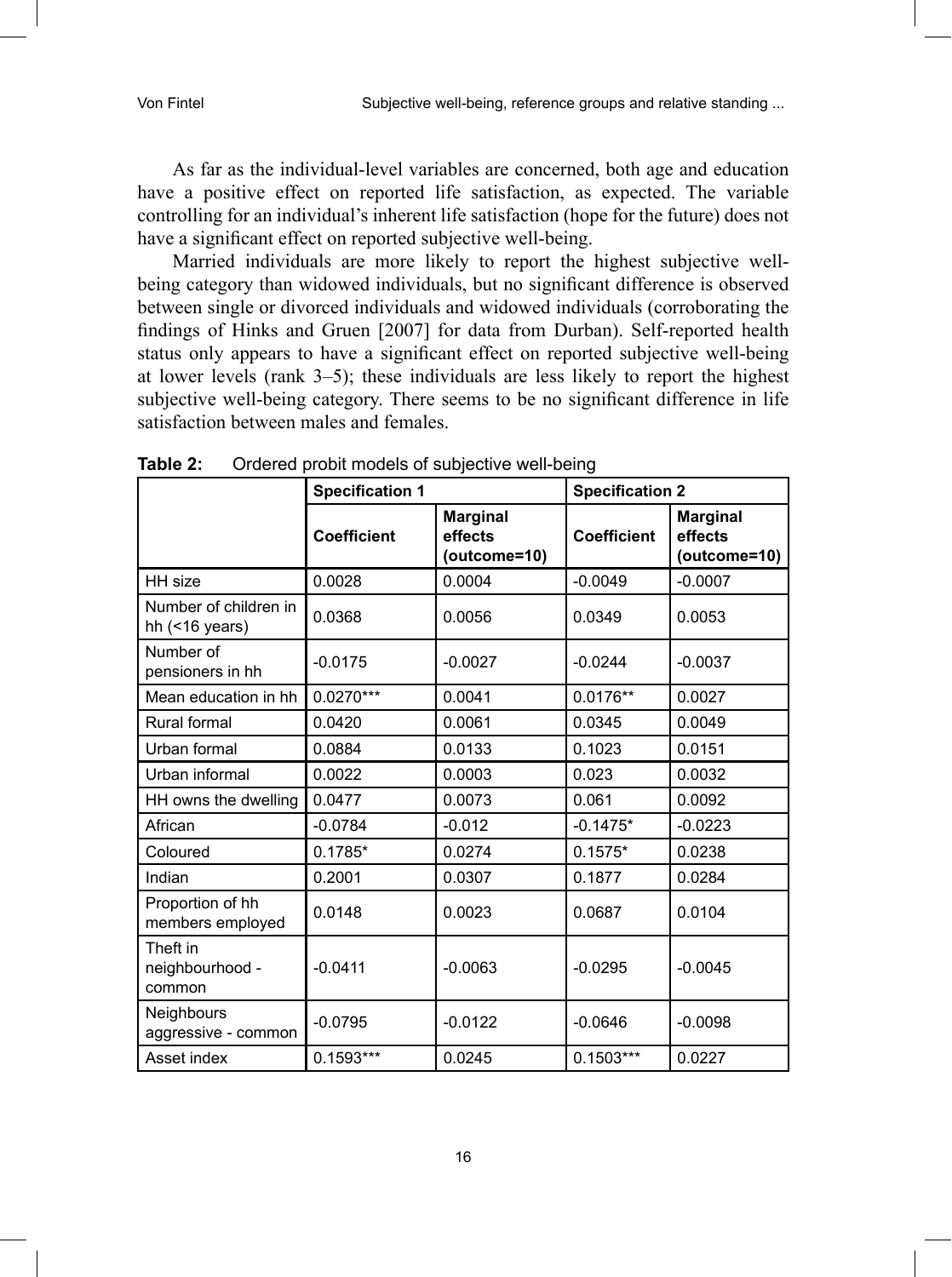|                                           | <b>Specification 1</b> |                                            | <b>Specification 2</b> |                                            |  |
|-------------------------------------------|------------------------|--------------------------------------------|------------------------|--------------------------------------------|--|
|                                           | <b>Coefficient</b>     | <b>Marginal</b><br>effects<br>(outcome=10) | <b>Coefficient</b>     | <b>Marginal</b><br>effects<br>(outcome=10) |  |
| Log (monthly per<br>capita hh income)     | $0.1046***$            | 0.0161                                     | 0.0897***              | 0.0136                                     |  |
| HHI in cluster                            | $-0.0932$              | $-0.0143$                                  | $-0.1022*$             | $-0.0155$                                  |  |
| HHI in district                           | $-0.0016$              | $-0.0002$                                  | $-0.0016$              | $-0.0002$                                  |  |
| Age                                       |                        |                                            | $-0.0274***$           | $-0.0041$                                  |  |
| Age squared                               |                        |                                            | $0.0003***$            | 0.000                                      |  |
| Male                                      |                        |                                            | $-0.0378$              | $-0.0057$                                  |  |
| Highest level of educ<br>in years         |                        |                                            | $-0.0222*$             | $-0.0034$                                  |  |
| Highest level of educ<br>in years squared |                        |                                            | $0.0016*$              | 0.0002                                     |  |
| Married                                   |                        |                                            | 0.0375                 | 0.0057                                     |  |
| Living with partner                       |                        |                                            | 0.0500                 | 0.0077                                     |  |
| Widowed                                   |                        |                                            | $-0.0740$              | $-0.0106$                                  |  |
| Divorced                                  |                        |                                            | $-0.1112$              | $-0.0155$                                  |  |
| Perceived health<br>rank <sub>2</sub>     |                        |                                            | 0.0404                 | 0.0067                                     |  |
| Perceived health<br>rank 3                |                        |                                            | $-0.1471**$            | $-0.0218$                                  |  |
| Perceived health<br>rank 4                |                        |                                            | $-0.1436*$             | $-0.0214$                                  |  |
| Perceived health<br>rank 5                |                        |                                            | $-0.4814***$           | $-0.0580$                                  |  |
| Hopeful about the<br>future always/often  |                        |                                            | 0.0285                 | 0.0043                                     |  |
| Unemployed<br>discouraged                 |                        |                                            | $-0.1002$              | $-0.0148$                                  |  |
| Unemployed strict                         |                        |                                            | $-0.0991*$             | $-0.0147$                                  |  |
| Employed                                  |                        |                                            | $-0.0275$              | $-0.0043$                                  |  |
| Member of an<br>organisation/group        |                        |                                            | $0.1134***$            | 0.0175                                     |  |
| N                                         | 12717                  |                                            | 12593                  |                                            |  |

*Notes: Sample includes all adults 15 years and older. Standard errors have been corrected for clustering at the level of the enumeration cluster. Provincial dummies included, but not reported. Health status: rank 1 most healthy and rank 5 least healthy. Base category is: Tribal authority area, white, not economically active, never married, perceived health rank 1 (highest).* 

*\*\*\* significance at 1% level, \*\* significance at 5% level, \* significance at 10% level.*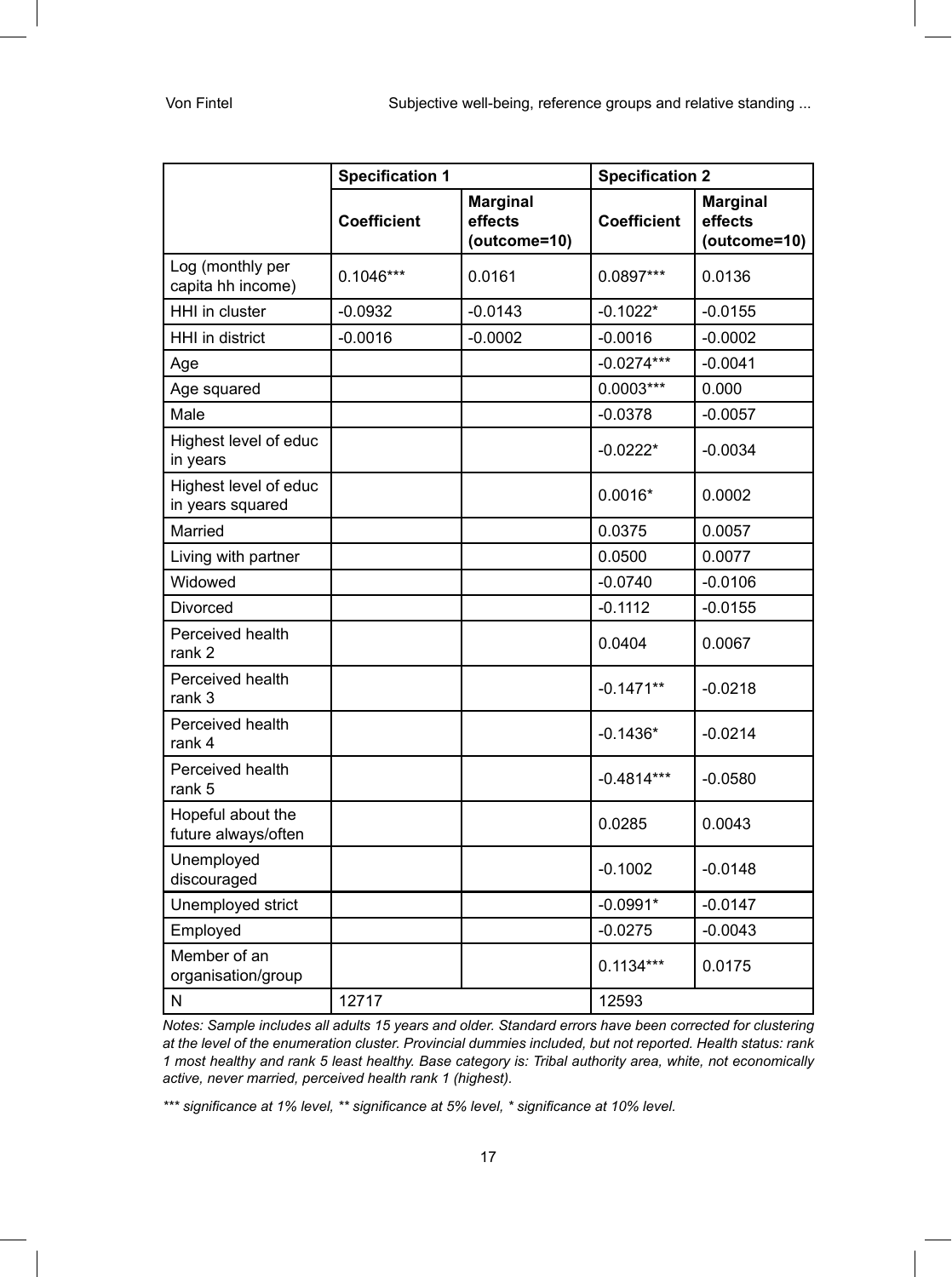So far, the results are broadly compatible with the findings reported by Kingdon and Knight (2006, 2007) for pre-1994 South Africa. The next section explores whether this is still the case if the relative income of close and more distant others is considered.

#### Subjective well-being and spatial reference groups

Following the approach by Kingdon and Knight (2007), variables were created to control for the relative well-being of households, compared to other households within the same residential cluster (nearby others) and district (distant others). Variables controlling for mean employment, education and income were created at the district and cluster level, by taking the average level within the cluster or district, excluding that specific household.

The NIDS data include 400 household clusters that are all in the same district and geographical area.15 This is the smallest geographic unit of analysis within NIDS. These clusters together comprise the district councils or district municipalities, of which there are 53 in South Africa.<sup>16</sup> Within the district councils, households from different geographical areas are included. Although the households in the clusters are very homogeneous in nature, the households in the district council are more diverse. The district is therefore seen as a proxy for more distant others, while the cluster is seen as a proxy for closer others. Table 3 replicates the approach taken by Kingdon and Knight (2007, p. 78).

|                                         | 1           | $\mathbf{2}$ | 3           | 4           | 5           | 6           |
|-----------------------------------------|-------------|--------------|-------------|-------------|-------------|-------------|
| African                                 | $-0.1377*$  | $-0.1372*$   | $-0.1311*$  | $-0.1289*$  | $-0.0820$   | $-0.0860$   |
| Coloured                                | $0.1658*$   | $0.1666*$    | $0.1720*$   | $0.1725**$  | $0.2049**$  | $0.1972**$  |
| Indian                                  | 0.1999      | 0.1993       | 0.1922      | 0.2066      | 0.2027      | $0.2177*$   |
| Proportion of<br>hh members<br>employed | 0.0506      | 0.0499       | 0.0698      | 0.0780      | 0.0641      | 0.0629      |
| Asset Index                             | $0.1509***$ | $0.1507***$  | $0.1460***$ | $0.1435***$ | $0.1346***$ | $0.1346***$ |
| Log (monthly per<br>capita hh income)   | 0.0856***   | $0.0853**$   | 0.0876***   | 0.0866***   | $0.0747**$  | $0.0736**$  |
| Mean cluster prop<br>of employed in hh  | 0.1505      | 0.1567       |             |             |             |             |
| Mean district prop<br>of employed in hh |             | $-0.0655$    |             |             |             |             |
| Mean cluster years<br>of educ per hh    |             |              | 0.0102      | 0.0255      |             |             |

**Table 3:** Subjective well-being and relative income across spatial reference groups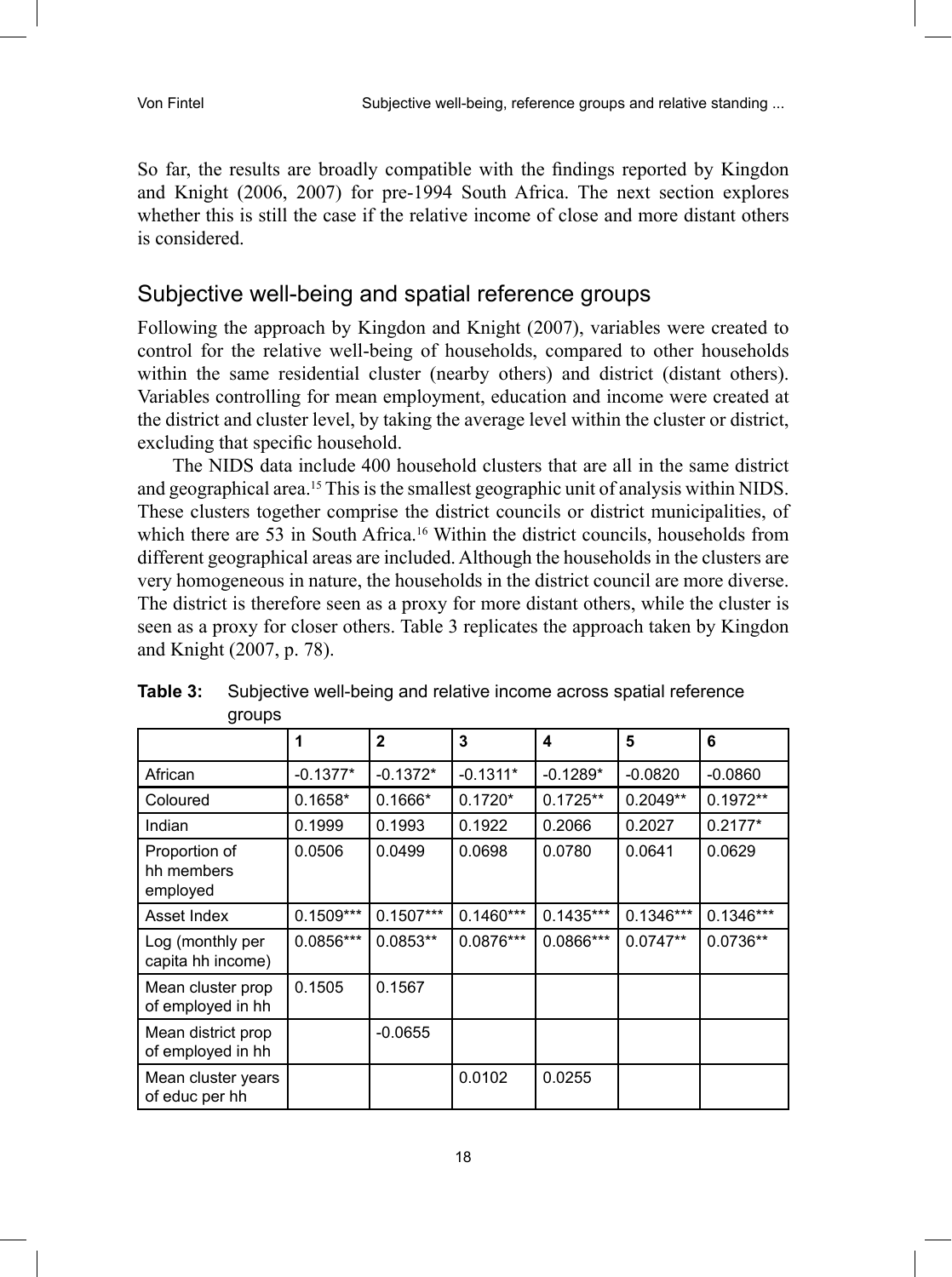|                                       |        |        | 3      |             | 5         | 6            |
|---------------------------------------|--------|--------|--------|-------------|-----------|--------------|
| Mean district years<br>of educ per hh |        |        |        | $-0.0960**$ |           |              |
| Mean cluster log<br>pc hh income      |        |        |        |             | $0.0756*$ | $0.0911**$   |
| Mean district log<br>pc hh income     |        |        |        |             |           | $-0.1409***$ |
|                                       | 12 593 | 12 593 | 12 593 | 12 593      | 12 593    | 12 593       |

*Notes: Sample includes all adults 15 years and older. Reported results are coefficients from ordered probit regressions on subjective well-being categories. Standard errors have been corrected for clustering at the level of the enumeration cluster. A full set of control variables (including controls for province of residence) are included, but not reported. Mean cluster and district level variables were created without taking into account the household's own contribution to the average.* 

*\*\*\* significance at 1% level, \*\* significance at 5% level, \* significance at 10% level.*

Cluster and district average variables are included stepwise so that the effect of each of the variables can be ascertained separately and in combination with each other. Table 3 provides some evidence that cluster-level variables enter the individual's utility function positively, $17$  while the district-level variables enter negatively.

This accords with the research of Kingdon and Knight (2007, p. 78), who, after finding that the cluster-level coefficients are more significant for smaller clusters, concluded that the positive effect of the cluster-level variable is a result of altruism towards others who are similar to one's own household. Given that the clusters in the NIDS data are all smaller than 200 households, it would appear that the positive effect of the cluster-level variables can in this instance also be attributed to altruistic feelings, while the district-level variables appear to confirm the usual finding that relative well-being has a significant effect on how well individuals think they are doing (i.e., their subjective well-being).

Thus far the results appear to indicate that not much has changed from the 1993 SALDRU data. However, in the next two sections, the hypothesis of a race-related reference group is explored in more detail.

#### Subjective well-being and race-specific relative income

To test whether race-specific reference groups are still relevant for subjective wellbeing, variables capturing the relative standing of individuals within their specific race group are included in the regression, as set out in Table 4.

These include variables indicating the household's position in the race-specific income quintiles, i.e., where the household falls relative to its race group. In addition, another variable is created as the log of the race-specific district mean income, in other words the mean per capita household income of all households of the same race within the household's district. It is evident from Table 4 that none of these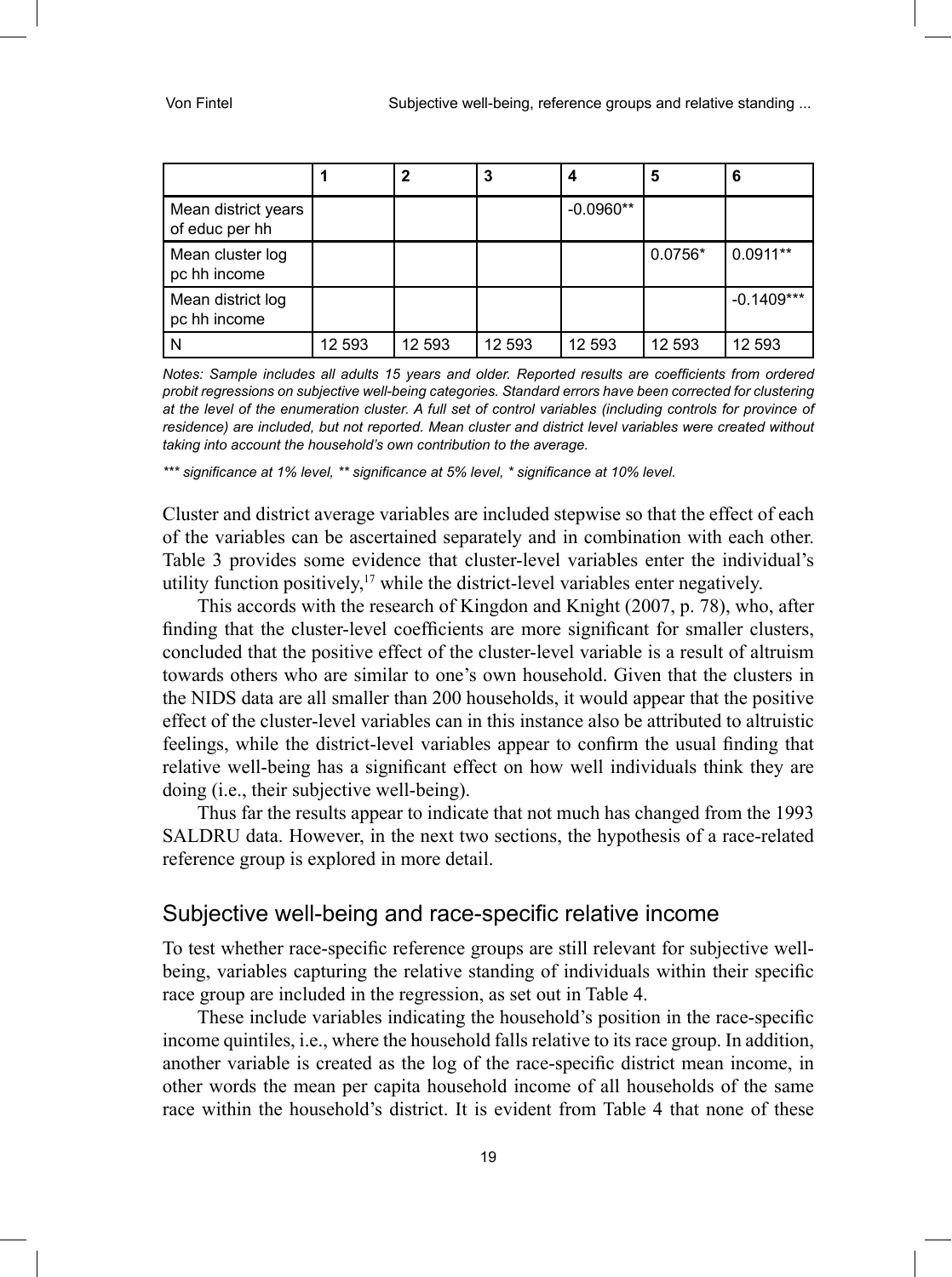race-specific variables have any significant effect on the subjective well-being of individuals, although the general mean district household income remains negative and significant.

In addition to the abovementioned estimations, the sample is also divided according to whether a household falls below or above the poverty line, to ascertain whether this classification influences the effect of race-specific relative income on subjective well-being and to therefore test for heterogeneity in the results for the entire sample. This essentially replicates Kingdon and Knight's (2006, p. 1219) approach. The poverty line selected is R575 in 2010 Rands.18 This poverty line has been used in many studies but has its origin in the work of Özler (2007), where it was used as a poverty line of R322 in 2000 prices.

Table 5 reports the results from an ordered probit on the subjective well-being variable including all of the control variables discussed in the sub-section above, in addition to the log of the district mean income<sup>19</sup> for the sample above and below the poverty line.

|                                                                                                                                                                                        | 1            | $\overline{2}$ | 3            | 4            |
|----------------------------------------------------------------------------------------------------------------------------------------------------------------------------------------|--------------|----------------|--------------|--------------|
| African                                                                                                                                                                                | $-0.0860$    | 0.0052         | $-0.0250$    | 0.0047       |
| Coloured                                                                                                                                                                               | $0.1972**$   | 0.2623**       | 0.2398       | $0.2617*$    |
| Indian                                                                                                                                                                                 | $0.2177*$    | $0.2331*$      | 0.2297       | 0.2430       |
| Proportion of<br>hh members<br>employed                                                                                                                                                | 0.0629       | 0.0651         | 0.0849       | 0.0824       |
| Asset index                                                                                                                                                                            | $0.1346***$  | $0.1351***$    | $0.1548***$  | $0.1364***$  |
| Log (monthly per<br>capita hh income)                                                                                                                                                  | 0.0736**     | $0.0737**$     | 0.0865       | 0.0689       |
| Mean cluster log<br>pc hh income                                                                                                                                                       | $0.0911**$   | $0.0860**$     |              | $0.0949**$   |
| Mean district log<br>pc hh income                                                                                                                                                      | $-0.1409***$ | $-0.1688***$   | $-0.1687***$ | $-0.1676***$ |
| Log of the race-<br>specific district<br>mean income<br>(mean per capita<br>household income<br>of all of the<br>households of the<br>same race within<br>the household's<br>district) |              | 0.0582         | 0.0837       | 0.0512       |

**Table 4:** The effect of race-specific relative income on subjective well-being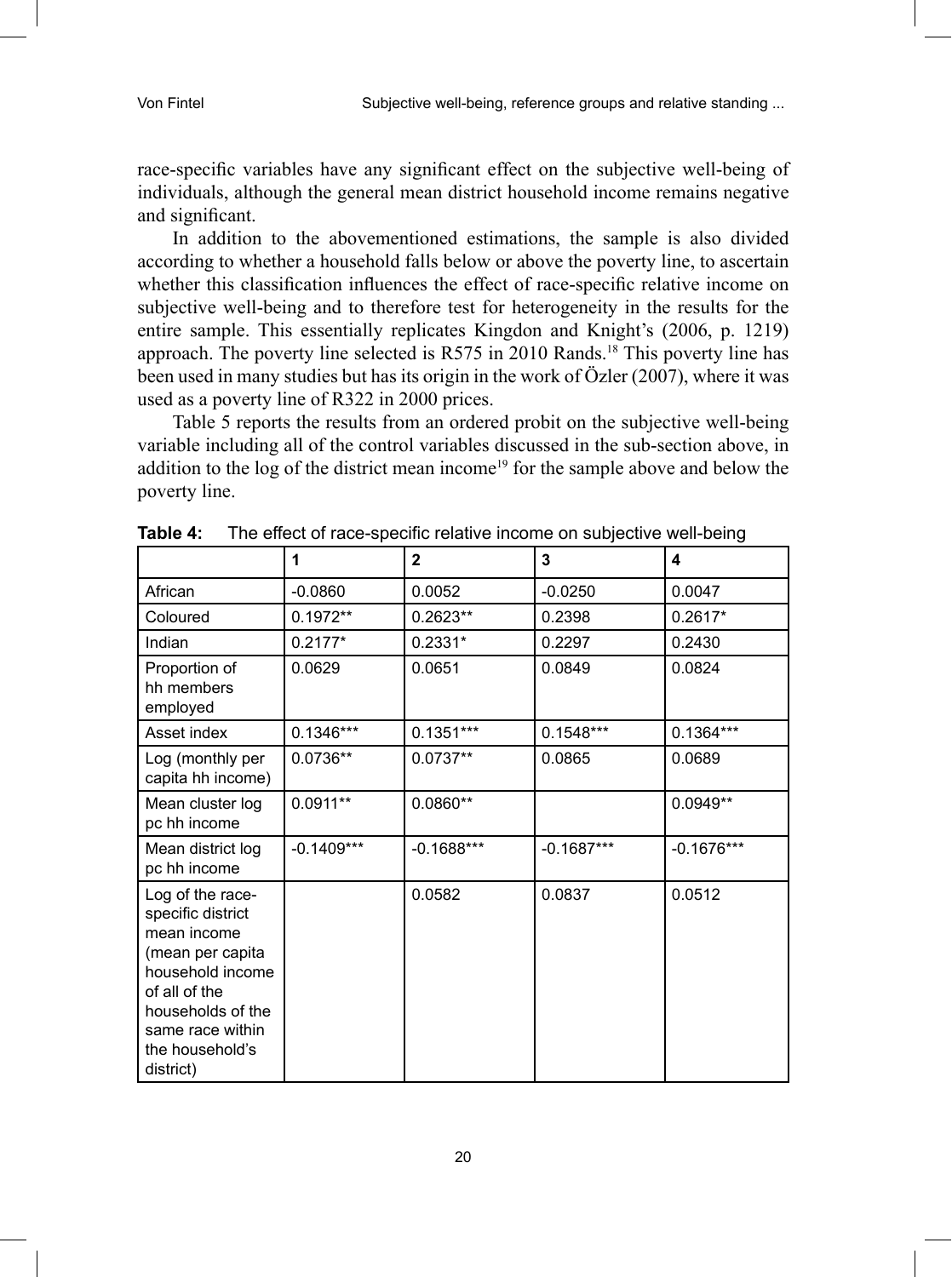|                               |        | $\mathbf{2}$ | 3      | 4      |
|-------------------------------|--------|--------------|--------|--------|
| Own-race income<br>quintile 2 |        |              | 0.0877 | 0.1006 |
| Own-race income<br>quintile 3 |        |              | 0.0369 | 0.0516 |
| Own-race income<br>quintile 4 |        |              | 0.0719 | 0.0870 |
| Own-race income<br>quintile 5 |        |              | 0.0256 | 0.0260 |
| N                             | 12 593 | 12 593       | 12 593 | 12 593 |

*Notes: Sample includes all adults 15 years and older. Reported results are coefficients from ordered probit regressions on subjective well-being categories. Standard errors have been corrected for clustering at the level of the enumeration cluster. A full set of control variables (including controls for province of residence) are included, but not reported. Mean cluster and district level variables were created without taking into account the household's own contribution to the average.* 

*\*\*\* significance at 1% level, \*\* significance at 5% level, \* significance at 10% level.*

For the sub-sample above the poverty line, the results are similar to those in Table 4 – the race-specific variables have no effect on the subjective well-being of individuals. However, for individuals above the poverty line, absolute income matters as the household income and asset index variables are significant. Below the poverty line we however see a different picture: for poor individuals, relative income seems to matter, specifically relative income within their race group. This might be because the results for the poor sub-sample are driven primarily by data on black individuals (93 per cent of the individuals in this sub-sample are black). Restricting the sample to only include white, Indian and coloured individuals confirms this hypothesis – the race-specific relative income variables become insignificant and are thus clearly driven by the black sub-sample. As a result, this might be seen as a lingering effect of apartheid's restriction on movement. Poor black individuals often still reside in areas that are largely homogenous in terms of race, where very little racial integration has taken place.

For the group of non-poor individuals, the post-1994 abolition of apartheid and its policies that facilitated integration between races has resulted in a shift in the relevant reference group for these individuals. However, for poor black individuals, this shift did not take place and the results from Kingdon and Knight (2006, 2007) remain valid in 2008, with race being a significant determinant of the reference group of this sub-sample.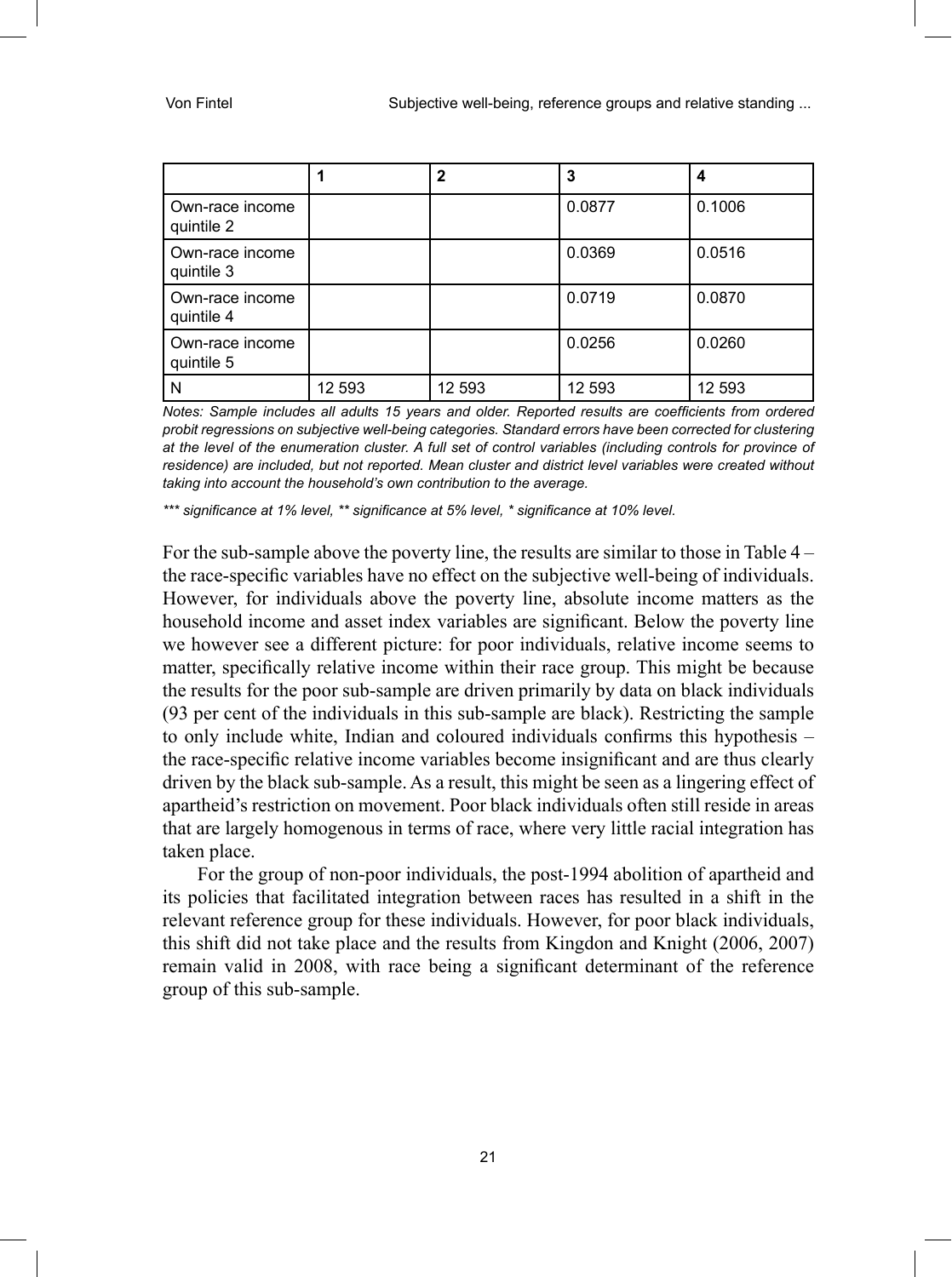|                                                                                                                                                                           | <b>Below R575 poverty line</b> | Above R575 poverty line |
|---------------------------------------------------------------------------------------------------------------------------------------------------------------------------|--------------------------------|-------------------------|
| African                                                                                                                                                                   | 0.1981                         | $0.3490*$               |
| Coloured                                                                                                                                                                  | $0.6105**$                     | 0.4192***               |
| Indian                                                                                                                                                                    | $0.6430**$                     | $0.3871**$              |
| Asset index                                                                                                                                                               | 0.0352                         | 0.2032***               |
| Log (monthly per capita hh<br>income)                                                                                                                                     | $-0.1944$                      | $0.2411***$             |
| Mean cluster log pc hh income                                                                                                                                             | $0.1829**$                     | 0.0381                  |
| Mean district log pc hh income                                                                                                                                            | $-0.3399***$                   | $-0.1013$               |
| Log of the race-specific district<br>mean income (mean per<br>capita household income of all<br>of the households of the same<br>race within the household's<br>district) | 0.1660                         | 0.0540                  |
| Own-race income quintile 2                                                                                                                                                | $0.2616**$                     | 0.1864                  |
| Own-race income quintile 3                                                                                                                                                | $0.3346**$                     | $-0.0500$               |
| Own-race income quintile 4                                                                                                                                                |                                | $-0.0969$               |
| Own-race income quintile 5                                                                                                                                                |                                | $-0.3261$               |
| N                                                                                                                                                                         | 5919                           | 6673                    |

| <b>Table 5:</b> Relative income on subjective well-being above and below the poverty |
|--------------------------------------------------------------------------------------|
| line                                                                                 |

*Notes: Sample includes all adults 15 years and older. Reported results are coefficients from ordered probit regressions on subjective well-being categories. Standard errors have been corrected for clustering at the level of the enumeration cluster. A full set of control variables (including controls for province of residence) are included, but not reported. Mean cluster and district level variables were created without taking into account the household's own contribution to the average.* 

*\*\*\* significance at 1% level, \*\* significance at 5% level, \* significance at 10% level.*

Another interesting result from Table 5 is that while absolute income and assetownership were positive and significantly correlated with reported life satisfaction for individuals who live in households above the poverty line, no such significant effect was found for those individuals living in households below the poverty line. This contradicts the 1993 results of Kingdon and Knight (2006). However, given the significance of the cluster income variable, it might be indicative of raised awareness among poor individuals regarding their relative well-being, compared to others in their immediate environment. Indeed, if the regression is repeated without the cluster and district level variables, the sign of the asset index and own income variables for individuals below the poverty line becomes positive (but still not significant).

The low correlation between actual relative income rank and perceived relative income rank seems to indicate that the dummies included by Kingdon and Knight (2007) are potentially a poor proxy for where individuals rank themselves in the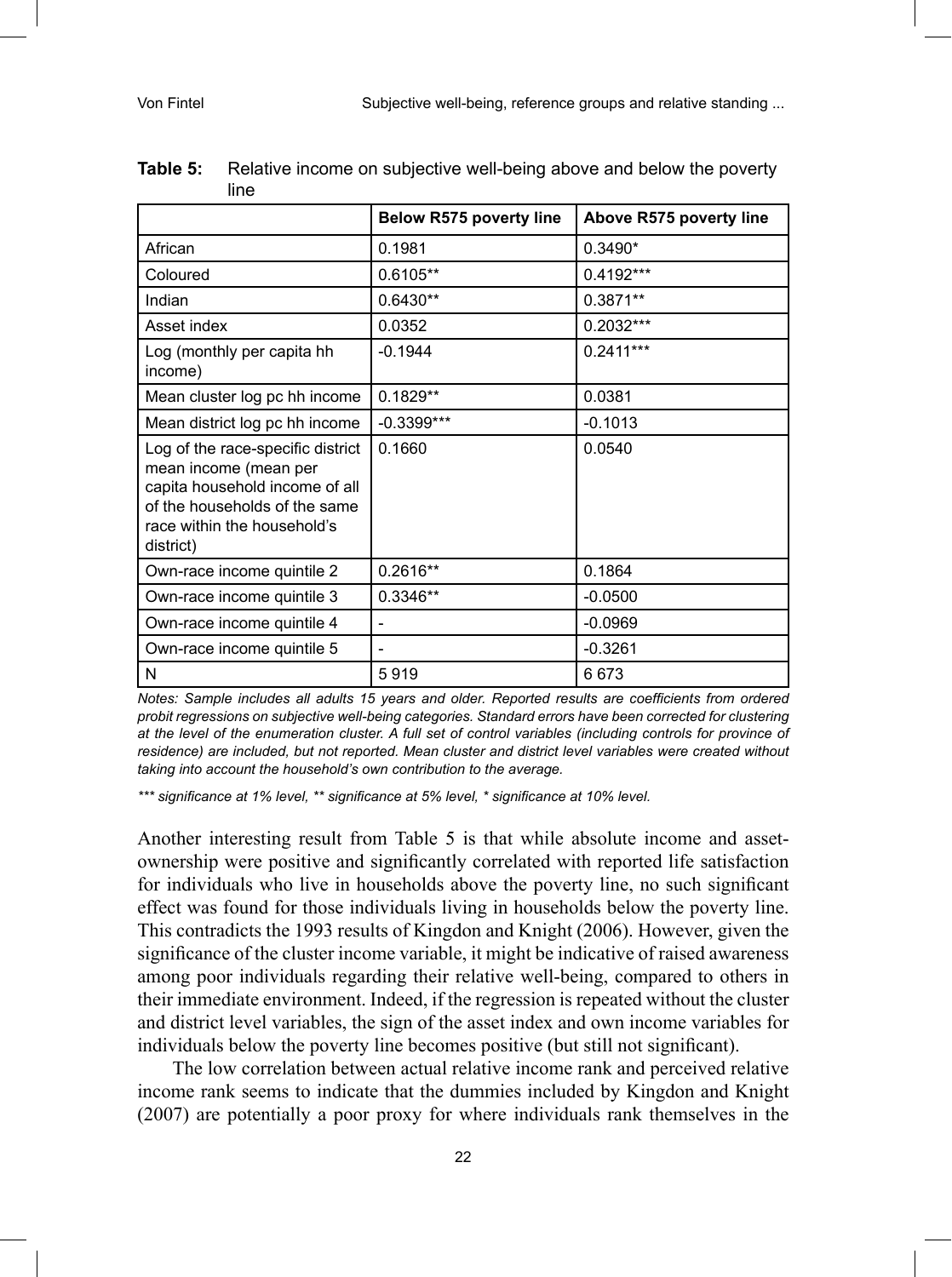income distribution. The next section therefore discusses the impact of perceived relative income on subjective well-being.

#### The effect of perceived relative income

If the relevant reference group is no longer entirely racially divided, the question is what measure individuals use to gauge their well-being. The effect of perceptions of individuals' relative standing on their subjective well-being levels is tested in Tables 6 and 7.

These regressions include individuals' perception of where their household ranks in terms of the national income and the income distribution within their village or suburb. These subjective relative income measures are a better indication of an individual's perceived relative income, for two reasons: first, the dummies are not race-specific, and second, the dummies take into account the fact that individuals' actual relative position on the income distribution often differs substantially from their perceived relative position (see Posel and Casale, 2011; Ravallion, 2002).

As an indication of the mismatch between individuals' perceived rank in the income distribution and their actual rank, we include Figure 1 which illustrates the distribution of perceived relative income for individuals below and above the poverty line, which clearly shows the mismatch of perceived and actual income rank.



**Figure 1:** Perceived relative income above and below the poverty line

Table 6 sets out the results from two specifications in which perceived relative income is introduced. It would appear that perceived relative income on both a national and a local level enters the individual's utility function negatively.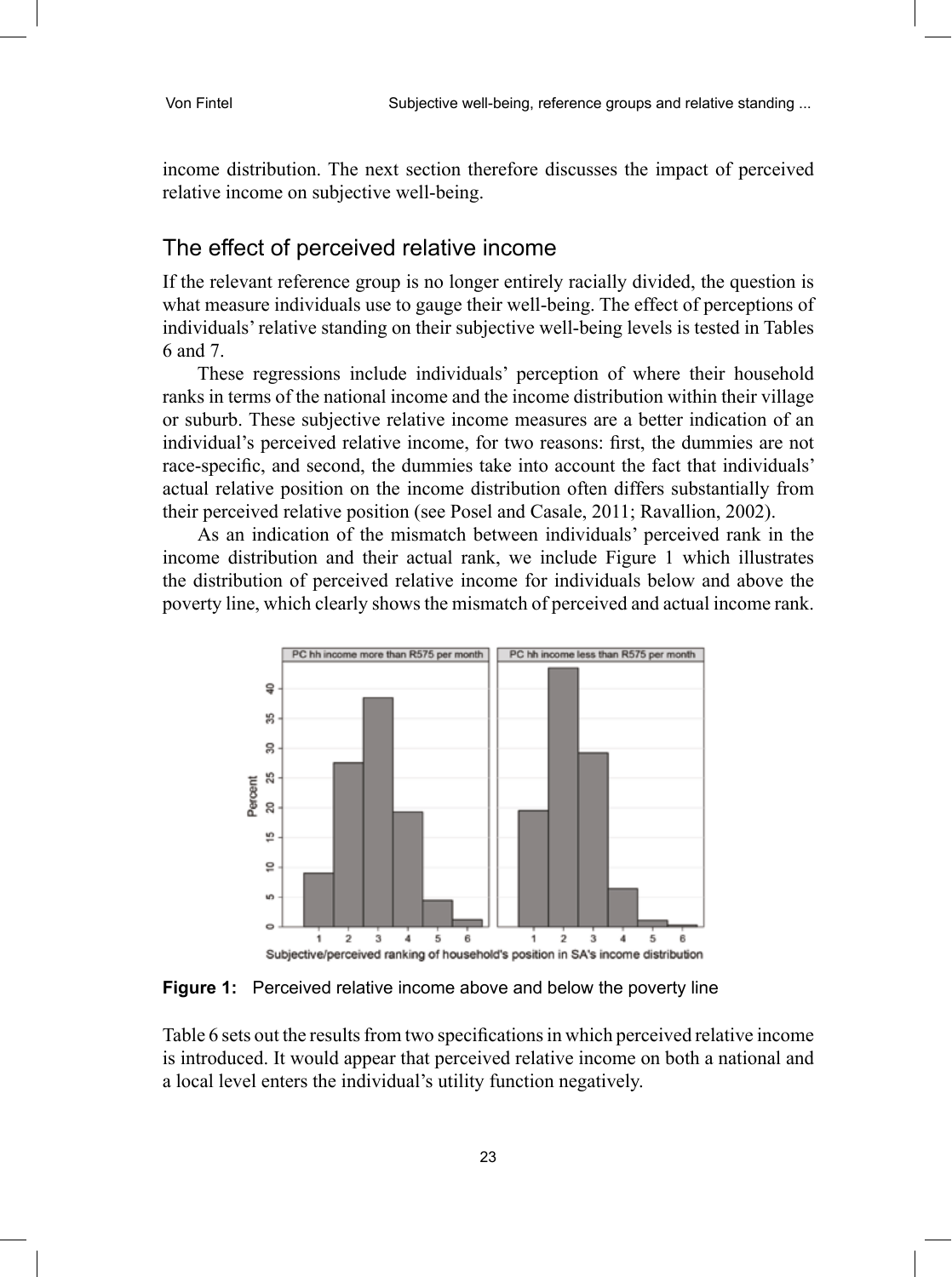|                                                               | <b>Specification 1</b> | <b>Specification 2</b> |
|---------------------------------------------------------------|------------------------|------------------------|
| African                                                       | $-0.1855**$            | $-0.1868**$            |
| Coloured                                                      | $0.2453***$            | $0.2646***$            |
| Indian                                                        | 0.1482                 | 0.1073                 |
| Proportion of hh employed                                     | 0.0780                 | 0.0764                 |
| Asset index                                                   | 0.0897**               | 0.0492                 |
| Log (monthly per capita hh<br>income)                         | $0.0754***$            | $0.0500**$             |
| Relative household income to<br>others in your village/suburb |                        |                        |
| Above-average inc in village/<br>suburb                       | $-0.4151***$           | $-0.3817***$           |
| Average inc in village/suburb                                 | $-0.6417***$           | $-0.5718***$           |
| Below-average inc in village/<br>suburb                       | $-1.1015***$           | $-0.9626***$           |
| Much below average inc in<br>village/suburb                   | $-1.3268***$           | $-1.1035***$           |
| Relative household income to<br>others in SA                  |                        |                        |
| Ladder rung 2 in SA                                           |                        | $0.4249***$            |
| Ladder rung 3 in SA                                           |                        | 0.5366***              |
| Ladder rung 4 in SA                                           |                        | $0.6959***$            |
| Ladder rung 5 in SA                                           |                        | 0.9913***              |
| Ladder rung 6 in SA                                           |                        | 1.1570***              |
| N                                                             | 11 871                 | 11 830                 |

| Table 6: | The effect of perceived relative income on subjective well-being |
|----------|------------------------------------------------------------------|
|----------|------------------------------------------------------------------|

*Notes: Sample includes all adults 15 years and older. Reported results are coefficients from ordered probit regressions on subjective well-being categories. Standard errors have been corrected for clustering at the level of the enumeration cluster. A full set of control variables (including controls for province of residence) are included, but not reported. Reference group is perceived relative income relative to others in SA ladder rung 1 and perceived relative income in village much above average.* 

*\*\*\* significance at 1% level, \*\* significance at 5% level, \* significance at 10% level.*

The results from Table 7 seem to also indicate that individuals' perceived relative income affects reported subjective well-being for individuals in households both below and above the poverty line. In fact, for both these groups, perceived relative income is more important than actual income, which becomes insignificant with the inclusion of the perceived relative income variables. In line with the findings from Table 5, the coefficients on the perceived relative income within the village are significantly larger for poor individuals than for the non-poor sample. This provides further support for the hypothesis that the relevant reference group for poor black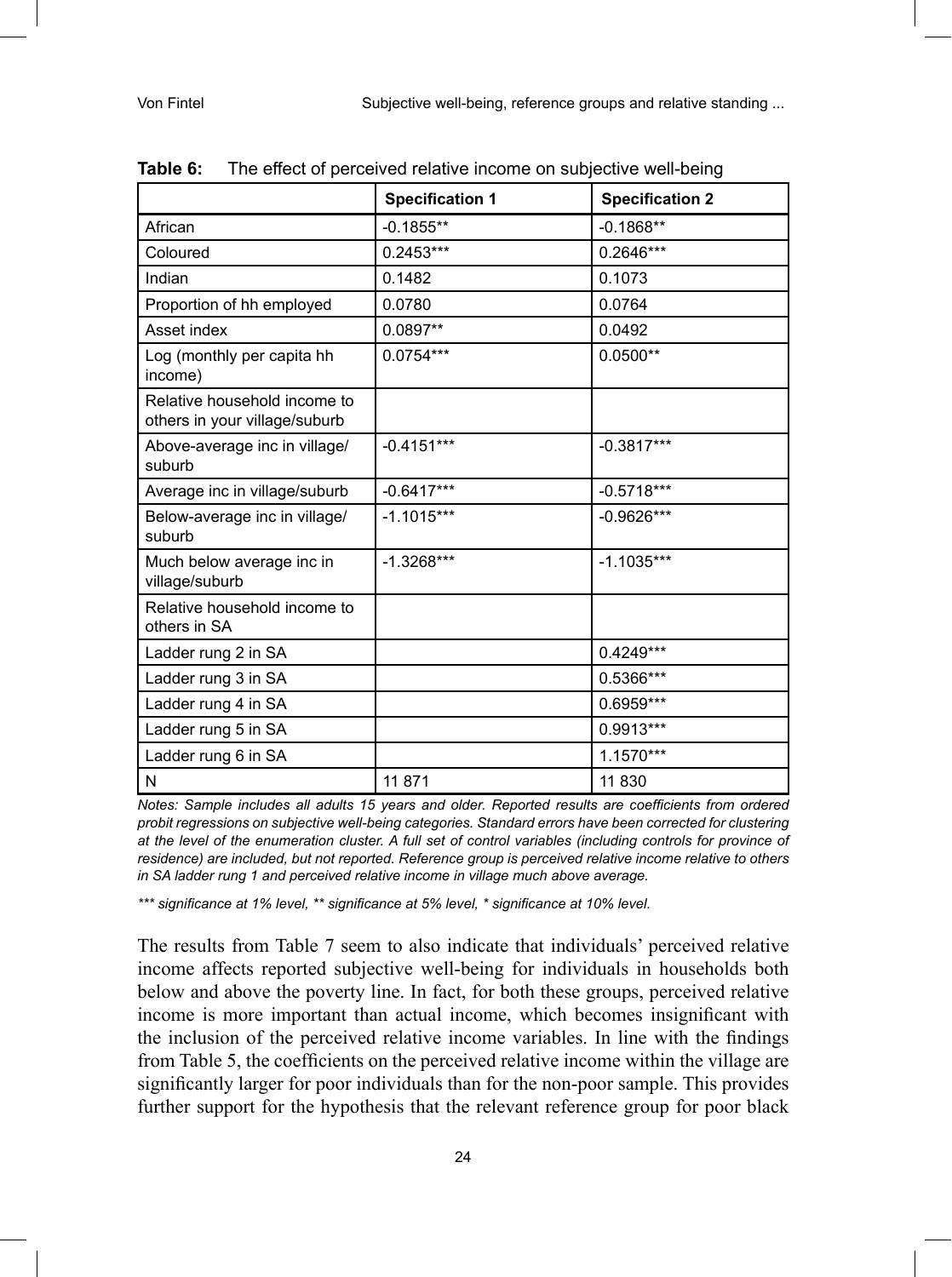individuals remains those closest to them – individuals in the village or suburb who are, as a result of the lingering effect of apartheid, almost always ensured to also be black. Additional support for this hypothesis is obtained from further regression analysis. In a regression on the poor sample, the inclusion of perceived relative income in the village cancels out the effect of the race-specific relative income variable. This does not hold true for the non-poor sub-sample. In addition, perceived relative income in South Africa as a whole remains significant and has no effect on the race-specific relative income variable. It would therefore appear that race-specific relative income is a proxy for poor black individuals' perceived relative income.

From Table 7, it is interesting to note that many individuals rank themselves at the top of the income distribution (ladder rung 5 or 6, compared to the rest of South Africa), but objectively are in poverty. Conversely, many individuals rank themselves at the bottom of the income distribution while in actual fact they are not in poverty, objectively speaking. This mismatch between perceived relative income and actual relative income is similar to what Ravallion (2002) observed in Russia in the 1990s and what Posel and Casale (2011) found for South Africa, and in line with what is shown in Figure 1.

|                                                                                       | Below the R575 poverty<br>line | Above the R575 poverty<br>line |
|---------------------------------------------------------------------------------------|--------------------------------|--------------------------------|
| African                                                                               | $-0.3218$                      | $-0.1197$                      |
| Coloured                                                                              | $0.4379*$                      | $0.2167**$                     |
| Indian                                                                                | 0.5022                         | 0.0475                         |
| Proportion of hh employed                                                             | 0.4158                         | $-0.0241$                      |
| Asset index                                                                           | $-0.0324$                      | 0.0968**                       |
| Log (monthly per capita hh<br>income)                                                 | 0.0271                         | 0.0602                         |
| <b>Perceived relative</b><br>household income to<br>others in your village/<br>suburb |                                |                                |
| Above-average inc in<br>village/suburb                                                | $-0.5316***$                   | $-0.2734*$                     |
| Average inc in village/<br>suburb                                                     | $-0.8414***$                   | $-0.4370***$                   |
| Below-average inc in village/<br>suburb                                               | $-1.2874***$                   | $-0.7961***$                   |
| Much below average inc in<br>village/suburb                                           | $-1.4192***$                   | $-0.9363***$                   |

**Table 7:** Perceived relative income and subjective well-being above and below the poverty line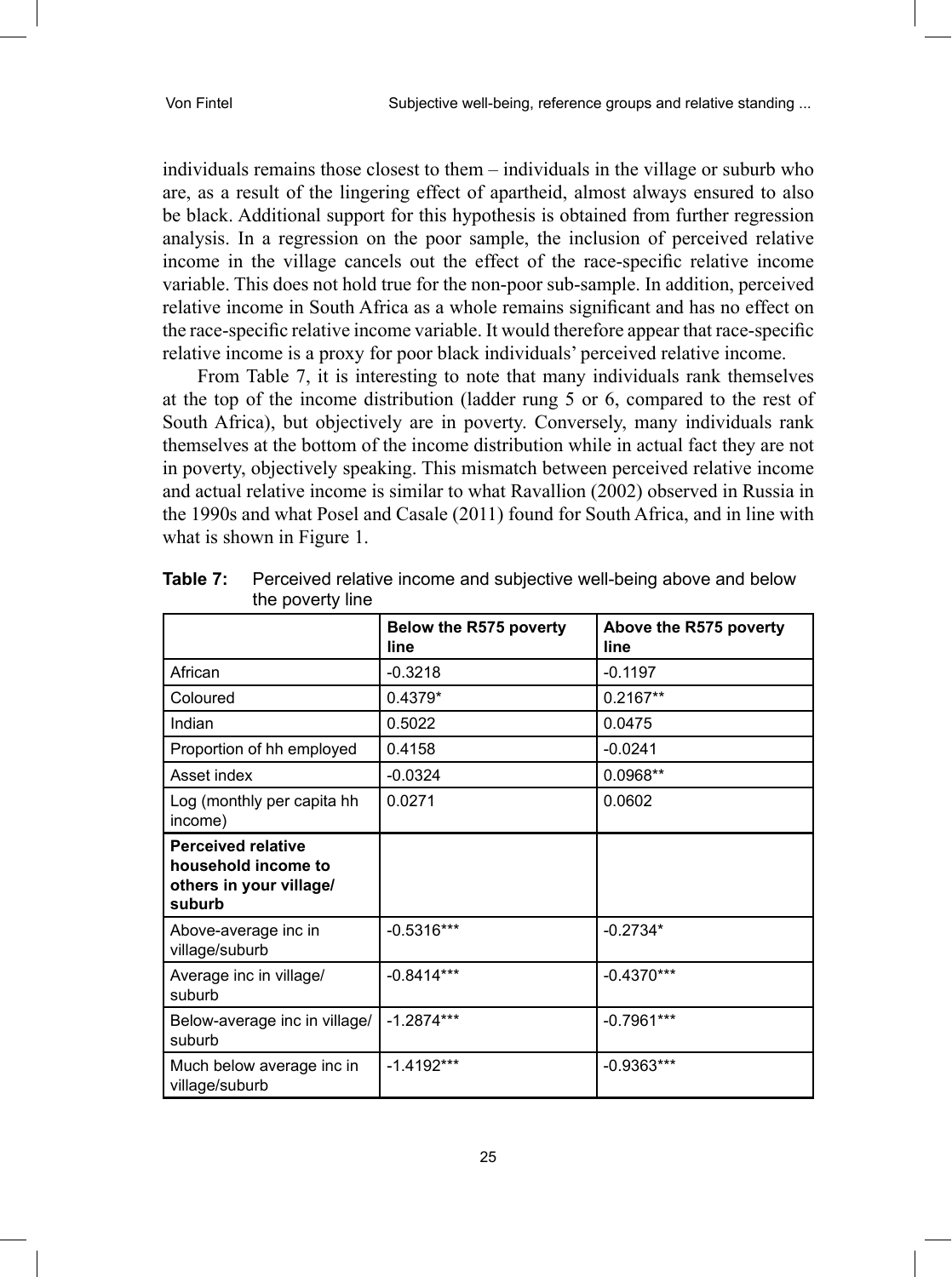|                                                                  | Below the R575 poverty<br>line | Above the R575 poverty<br>line |
|------------------------------------------------------------------|--------------------------------|--------------------------------|
| <b>Perceived relative</b><br>household income to<br>others in SA |                                |                                |
| Ladder rung 2 in SA                                              | $0.4483***$                    | $0.3479***$                    |
| Ladder rung 3 in SA                                              | 0.4838***                      | $0.5393***$                    |
| Ladder rung 4 in SA                                              | $0.7265***$                    | 0.6988***                      |
| Ladder rung 5 in SA                                              | $0.8962***$                    | 1.0496***                      |
| Ladder rung 6 in SA                                              | 1.0295                         | 1.2258***                      |
| N                                                                | 5 5 3 3                        | 6 2 9 7                        |

*Notes: Sample includes all adults 15 years and older. Reported results are coefficients from ordered probit regressions on subjective well-being categories. Standard errors have been corrected for clustering at the level of the enumeration cluster. A full set of control variables (including controls for province of residence) are included, but not reported. Reference group is perceived relative income relative to others in SA ladder rung 1 and perceived relative income in village much above average.* 

*\*\*\* significance at 1% level, \*\* significance at 5% level, \* significance at 10% level.*

### CONCLUSION

This article set out to evaluate the shifts in reference groups which have occurred since the country's first democratic elections in 1994. For this purpose, 2008 data from NIDS were applied using the methodology in Kingdon and Knight (2006, 2007), where the authors used data from 1993. A comparison between these two sets of results reveals that while certain conclusions drawn by Kingdon and Knight (2006, 2007) still held true in 2008, there were some changes in the determinants of subjective well-being subsequent to 1994.

The differences in the level of subjective well-being between races (specifically the African and white race groups) have not changed since 1994, and significant differences between these groups remained in 2008. However, some changes to the reference group with which individuals compare themselves have occurred since 1994.

More specifically, it would appear that the measures Kingdon and Knight used to proxy for individuals' racially divided reference groups, are no longer such a good proxy for reference groups for South Africa as a whole. However, this result is driven primarily by non-poor individuals. For a part of the population, i.e., those above the poverty line, reference groups have shifted away from being race-specific. However, for individuals below the poverty line, who are mostly black and reside in homogenous areas, the conclusion by Kingdon and Knight that reference groups are determined along racial lines remains as relevant in 2008 as it was in 1994.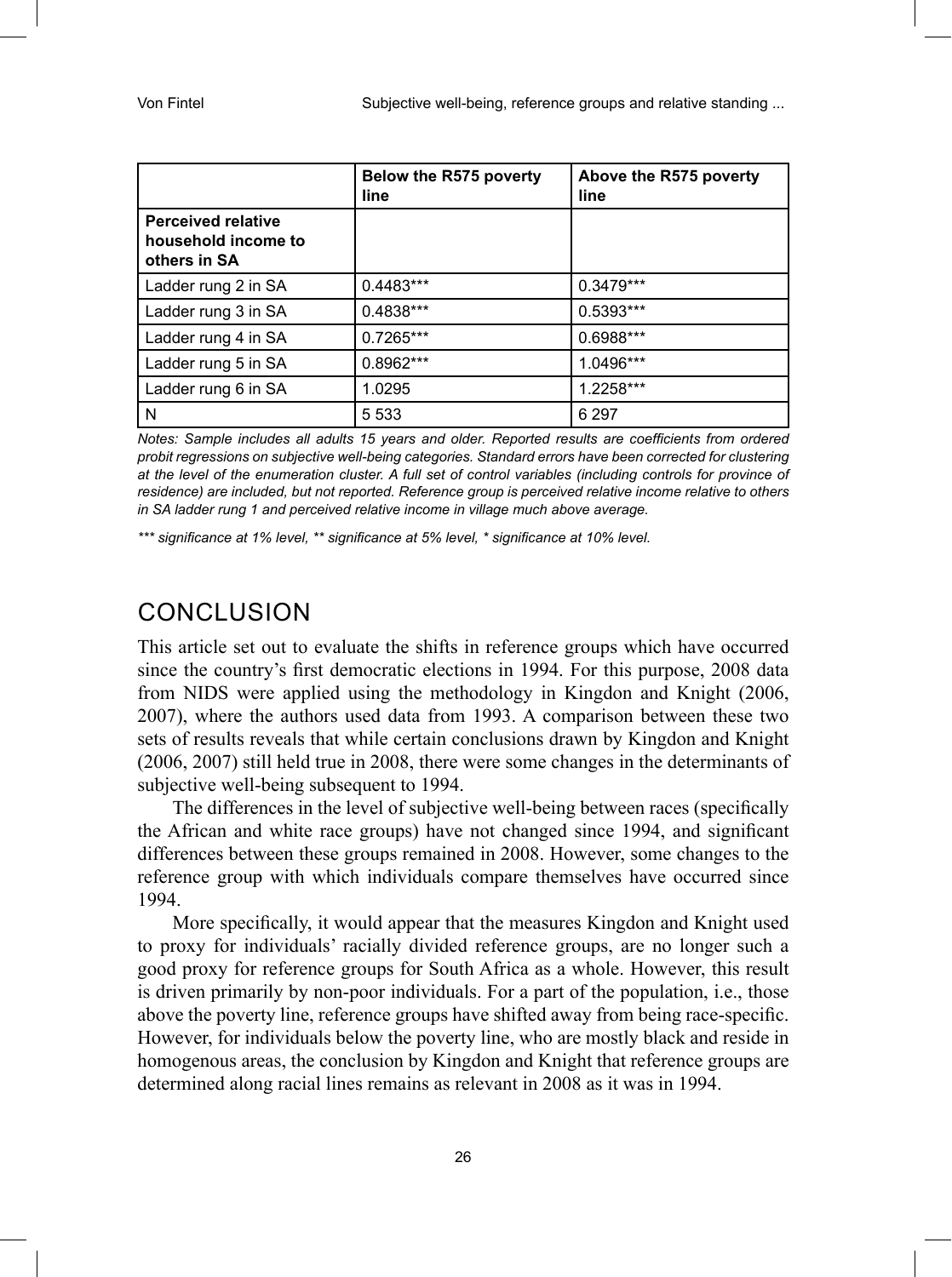In addition to the above, both individuals below and above the poverty line regard perceived relative income as an important determinant of their subjective well-being, although poor black individuals regard their perceived relative income of individuals in the village or suburb (i.e., close neighbours) as more important than their perception regarding their relative income in the country as a whole. This may be explained by the political changes which have taken place in South Africa since 1994, with integration occurring more at the top end of the income distribution, and many poor black individuals remaining behind in areas which are racially homogenous – a lingering effect of apartheid policies.

While society was greatly divided along racial lines prior to 1993, subsequent to 1994 greater racial integration took place and one would therefore expect the relevant comparison group to include individuals from all race groups. The results support this proposition for a large part of the population, however, for those in poverty, race remains a significant determinant of the relevant reference group with which individuals compare themselves in determining their subjective well-being.

#### BIOGRAPHICAL NOTE

**MARISA VON FINTEL** is a lecturer at Stellenbosch University, where she is also employed as a researcher at the Research on Socio-Economic Policy (ReSEP) Group. She completed her PhD at the end of 2014. Her research is primarily focused on identifying and evaluating government policy aimed at alleviating poverty and stimulating economic development in South Africa.

#### ACKNOWLEDGEMENTS

The author would like to thank Ronelle Burger and Servaas van der Berg for their guidance in conducting the research as well as an anonymous referee for very useful comments and suggestions.

#### ENDNOTES

- 1. In this article the terms are used inter-changeably.
- 2. Significant differences in SWB between racial groups have, however, also been found in more developed economies such as the US and UK (Hinks and Gruen, 2007, p. 317; Dolan *et al*., 2008, p. 99).
- 3. Kenny (1999) estimates this level to be where the real per capita GDP reaches approximately \$20 000 p/a.
- 4. Using the same data as Kingdon and Knight (2007).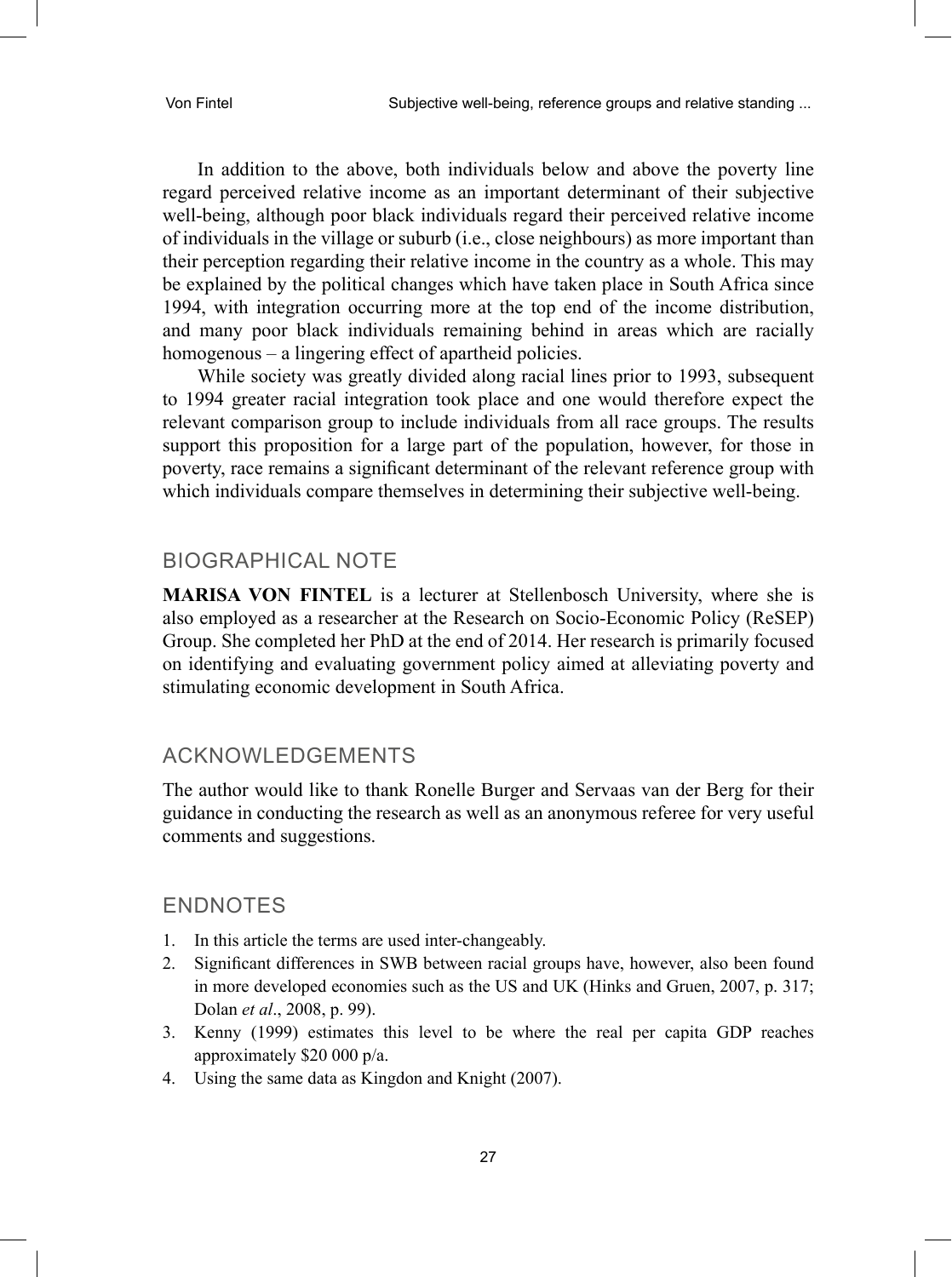- 5. The authors refer to the 're-racialization of society' in South Africa (Du Toit and Kotzè, 2011, p. 85).
- 6. In other words, individuals purchase certain assets purely to indicate their relative standing in the income distribution of their reference group. Therefore, the higher up one is in the reference group income distribution, the more conspicuous one's consumption will be.
- 7. In other words, individuals purchase certain assets purely to indicate their relative standing in the income distribution of their reference group. Therefore, the higher up one is in the reference group income distribution, the more conspicuous one's consumption will be.
- 8. This calculation and all subsequent analyses exclude all adults for whom only a proxy questionnaire was completed.
- 9. Although it is not uncommon in data from other countries (see, e.g., Ravallion [2002], who explores such data for Russia).
- 10. The asset index was created using multiple component analysis with most of the assets included in the NIDS household questionnaire, including radio, TV, satellite dish, VCR, computer, camera, electric stove, gas stove, microwave, fridge, washing machine, sewing/ knitting machine, lounge suite, car, motorcycle, bicycle, plough, tractor, wheelbarrow, and grinding mill. It includes an indication of the living conditions of the household, namely the dwelling type; roof material; wall material; main water source; type of toilet and main source of fuel used for lighting, heating and cooking.
- 11. Since many households responded in the affirmative to this question, we only code it as equal to 1 if the dwelling is a formal house with brick walls.
- 12. It has been shown that health has a significant effect on a person's subjective well-being (Posel and Casale, 2011, p. 9).
- 13. To make the results more comparable with those from the SALDRU survey, the regressions were repeated on the sub-sample of individuals who were the primary respondents in the household questionnaire. However, this did not significantly alter the main results.
- 14. Although it could be argued that individual-level characteristics would also affect the way in which an individual would respond to questions regarding the well-being of his or her household.
- 15. In other words, each district consists of a number of clusters which are all homogeneous, be they in a rural, urban, informal rural or tribal authority area within the district.
- 16. Here referred to as districts and district councils.
- 17. Again, as mentioned above, the regressions were repeated only on the sample of individuals who were the main respondents in the household questionnaire (to make the results more comparable with those using the SALDRU data, where subjective wellbeing was measured at household level). However, there were no significant differences from the results reported here.
- 18. All prices in the NIDS data have been inflated to reflect August 2010 prices.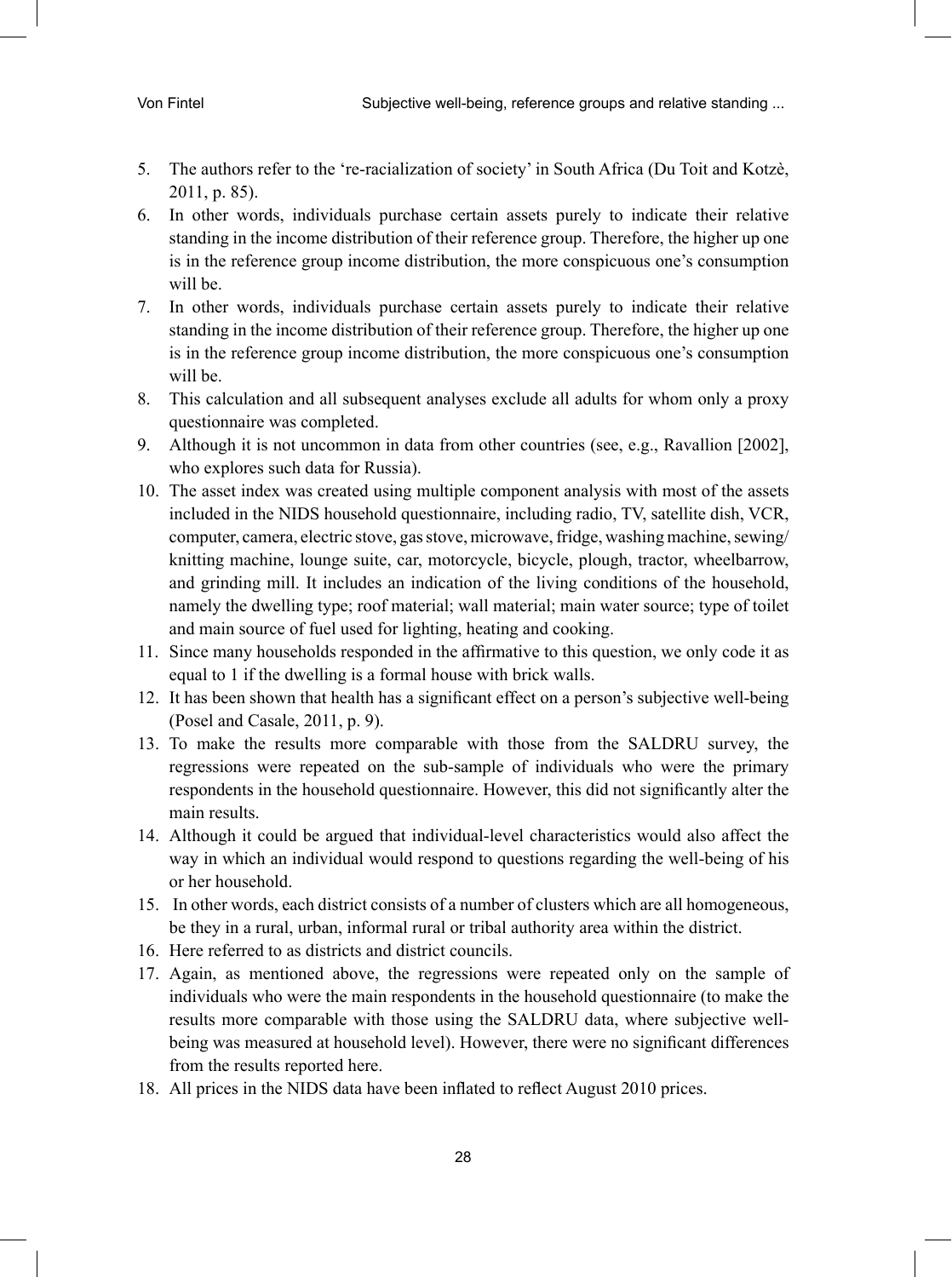19. Household income was chosen instead of personal income, because of a large number of non-random missing values for personal income. In addition, this approach makes the results more comparable to those of Kingdon and Knight (2007).

#### REFERENCES

- Bookwalter, J. and Dalenberg, D. (2004). 'Subjective well-being and household factors in South Africa', *Social Indicators Research*, vol. 65, no. 3, pp. 333–353.
- Bookwalter, J. and Dalenberg, D. (2010). 'Relative to what or whom? The importance of norms and relative standing to well-being in South Africa', *World Development*, vol. 38, no. 3, pp. 345–355.
- Clark, A.E. and Senik, C. (2011). 'Will GDP growth increase happiness in developing countries?', IZA Discussion Paper No. 5595.
- Dolan, P., Peasgood, T. and White, M. (2008). 'Do we really know what makes us happy? A review of the economic literature on the factors associated with subjective well-being', *Journal of Economic Psychology*, vol. 29, no. 1, pp. 94–122.
- Du Toit, P. and Kotzé, H. (2011). *Liberal democracy and peace in South Africa the pursuit of freedom as dignity*, Palgrave Macmillan, London.
- Easterlin, R.A. (1995). 'Will raising the income of all increase the happiness of all?', *Journal of Economic Behavior and Organization*, vol. 27, pp. 35–47.
- Easterlin, R.A. (2001). 'Income and happiness: Towards a unified theory', *Economic Journal*, vol. 11, pp. 463–482.
- Easterlin, R.A. (2006). 'Life cycle happiness and its sources intersections of psychology, economics and demography', *Journal of Economic Psychology*, vol. 27, pp. 463–482.
- Finn, A., Leibbrandt, M. and Levinsohn, J. (2012). 'Income mobility in South Africa: Evidence from the first two waves of the National Income Dynamics Study', Southern Africa Labour and Development Research Unit Working Paper No. 82, Cape Town.
- Frey, B.S. and Stutzer, A. (2002). 'What can economists learn from happiness research?', *Journal of Economic Literature*, vol. 40, pp. 402–435.
- Heady, B. (2008). 'Life goals matter to happiness: A revision of set-point theory', *Social Indicators Research*, vol. 86, pp. 213–231.
- Hinks, T. (2012). 'Fractionalization and well-being: Evidence from a new South African data set', *New Zealand Economic Papers*, vol. 46, no. 3, pp. 253–271.
- Hinks, T. and Gruen, C. (2007). 'What is the structure of South African happiness equations? Evidence from quality of life surveys', *Social Indicators Research*, 82, pp. 311–336.
- Kapteyn, A. and Van Herwaarden, F. (1980). 'Interdependent welfare functions and optimal income distribution', *Journal of Public Economics*, vol. 14, pp. 375–397.
- Kapteyn, A., Van Praag, B., and Van Herwaarden, F. (1976). 'Individual welfare functions and social reference spaces', Report 76.01, Center for Research in Public Economics, Leyden University, Leyden.
- Kenny, C. (1999). 'Does growth cause happiness or does happiness cause growth?', *Kyklos*, vol. 52, no. 1, pp. 3–26.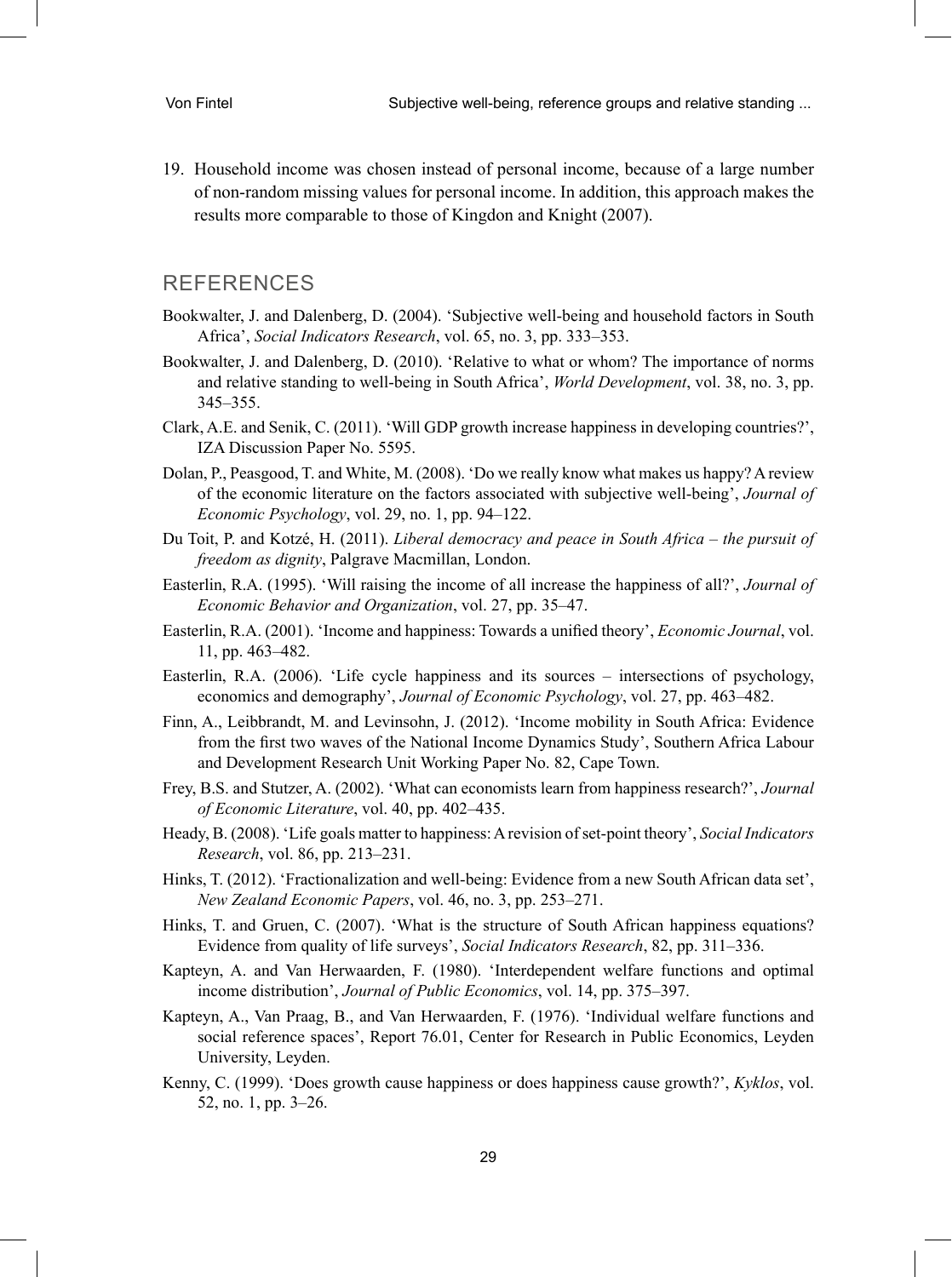- Kingdon, G.G. and Knight, J. (2006). 'Subjective well-being poverty vs. income poverty and capabilities poverty', *Journal of Development Studies*, vol. 42, no. 7, pp. 1199–1224.
- Kingdon, G.G. and Knight, J. (2007). 'Community, comparisons and subjective well-being in a divided society', *Journal of Economic Behavior and Organization*, vol. 64, pp. 69–90.
- Layard, R. (2005). 'Rethinking public economics: The implications of rivalry and habit', in Bruni, L. and Porta, L. (eds.). *Economics and happiness: Framing the analysis*, Oxford University Press, Oxford.
- Leibbrandt, M., Woolard, I., Finn, A., and Argent, J. (2010). 'Trends in South African income distribution and poverty since the fall of apartheid', OECD Social, Employment and Migration Working Papers No. 101, Paris.
- Louw, A. (2007). 'Crime and perceptions after a decade of democracy', *Social Indicators Research*, vol. 81, no. 2, pp. 235–255.
- Mahadea, D. and Rawat, T. (2008). 'Economic growth, income and happiness: An exploratory study', *South African Journal of Economics*, vol. 76, no. 2, pp. 276–290.
- Møller, V. (2007a). 'Quality of life in South Africa: The first ten years of democracy', *Social Indicators Research*, vol. 81, no. 2, pp. 183–201.
- Møller, V. (2007b). 'Satisfied and dissatisfied South Africans: Results from the General Household Survey in international comparison', *Social Indicators Research*, vol. 81, no. 2, pp. 389–415.
- Møller, V. and Saris, W. (2001). 'The relationship between subjective well-being and domain satisfactions in South Africa', *Social Indicators Research*, vol. 55, no. 1, pp. 97–114.
- Özler, B. (2007). 'Not separate, not equal: Poverty and inequality in post-apartheid South Africa', *Economic and Cultural Change*, vol. 55, no. 3, pp. 487–529.
- Pischke, J.S. (2011). 'Money and happiness: Evidence from the Industry Wage Structure', Centre for Economic Performance Discussion Paper No. 1051, London.
- Posel, D. and Casale, D. (2011). 'Relative standing and subjective well-being in South Africa: The role of perceptions, expectations and income mobility', *Social Indicators Research*, vol. 104, no. 2, pp. 195–223.
- Posel, D. and Hinks, T. (2013). 'Trusting neighbours or strangers in a racially divided society: Insights from survey data in South Africa', *Journal of African Economies*, vol. 22, no. 1, pp. 136–162.
- Powdthavee, N. (2003). 'Is the structure of happiness equations the same in poor and rich countries? The case of South Africa', University of Warwick Economic Research Paper No. 675, Warwick.
- Powdthavee, N. (2005). 'Unhappiness and crime: Evidence from South Africa', *Economica*, vol. 72, pp. 531–547.
- Powdthavee, N. (2006). 'Are there geographical variations in the psychological cost of unemployment in South Africa?', *Social Indicators Research*, vol. 80, pp. 629–652.
- Ravallion, M. (2002). 'Self-rated economic welfare in Russia', *European Economic Review*, vol. 46, no. 8, pp. 1453–1473.
- Stutzer, A. and Frey, B. (2010). 'Recent advances in the economics of individual subjective wellbeing', Institute for the Study of Labour Discussion Paper No. 4850, Bonn.
- Van Praag, B. (2011). 'Well-being inequality and reference groups an agenda for new research', *Journal of Economic Inequality*, vol. 9, no. 1, pp. 111–127.